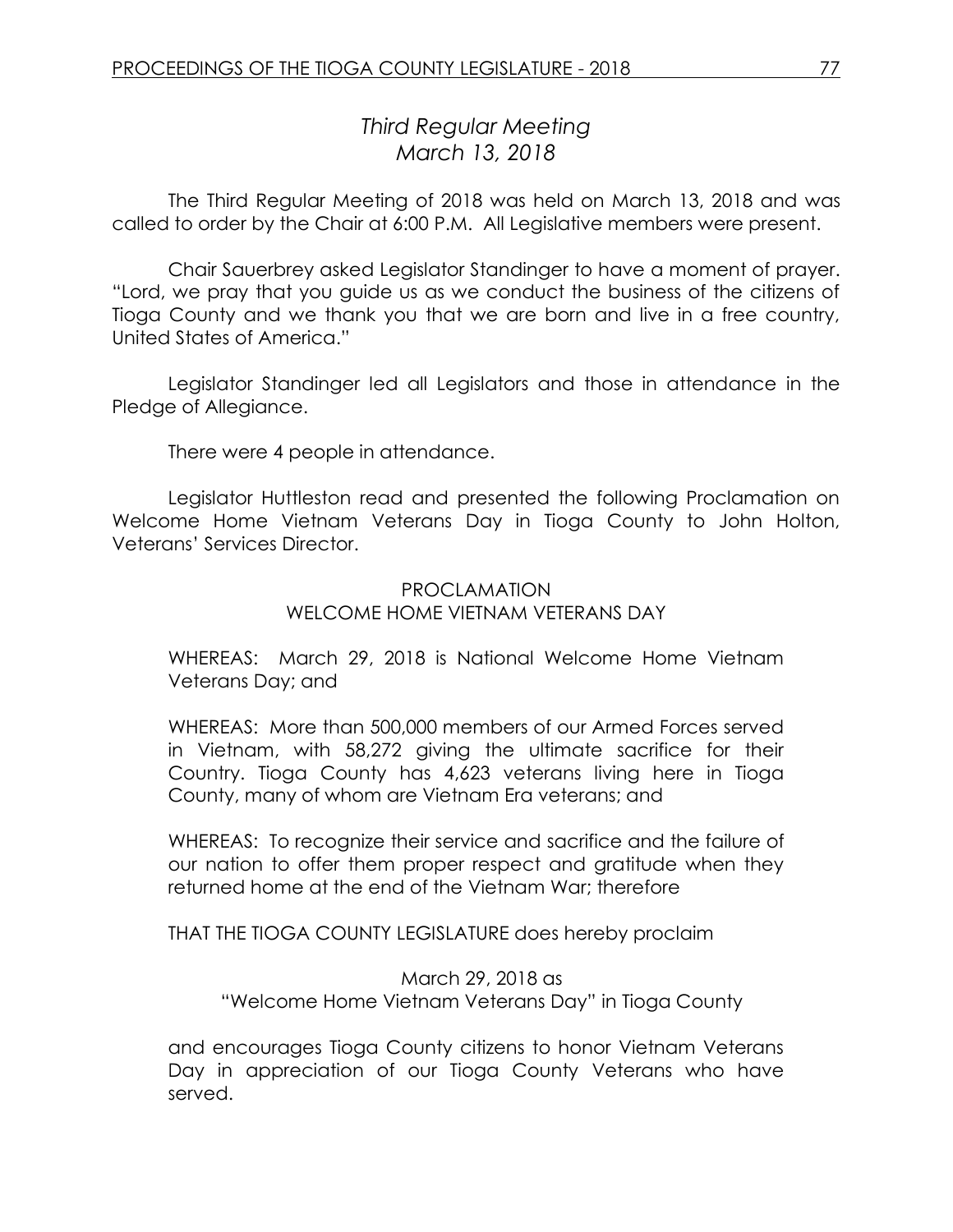Legislator Huttleston spoke. "As you all know we have a new Director of Veterans' Administration, John Holton, which the reports I get is he is doing a real good job. It is a blessing that you get somebody finally in office that can do these things that need to be done in the County. I appreciate all you are doing and I know the Legislature does. Thank you."

John Holton, Veterans' Service Director spoke. "Thank you very much. It is an honor to serve and I have no prepared notes. I myself am a Vietnam Era Veteran and on behalf of my brothers and sisters who served, those veterans present, and all those who have gone before us and who continue to serve. I personally thank this body for its support for the veterans. I am grateful. Thank you very much and bless you all."

Legislator Standinger spoke. "I just want to say I missed the Vietnam Era by a matter of months. I enlisted in 1976 after things were pretty much shut down, so I did not have to go over to that foreign land. I know a lot of my friends and coworkers when I was in the Military did and I am pleased that we put that Proclamation out there."

Legislator Standinger read and presented the following Proclamation on Rabies Prevention and Awareness Month to Lisa McCafferty, Public Health Director.

#### County of Tioga Executive Proclamation

WHEREAS: Rabies is a contagious and fatal virus that is spread among dogs, cats, bats, raccoons, foxes and other mammals, including humans; and

WHEREAS: It is vital to notify Tioga County Public Health of all animal bites and wild animal exposures, including bats, due to the potential risk of rabies; and

WHEREAS: If left untreated in humans rabies has a 100% fatality rate; and

WHEREAS: With animal vaccination, rabies is preventable; and

WHEREAS: New York State law requires all dogs, cats, and ferrets get their first rabies vaccination no later than four months of age and their second rabies shot within one year. Thereafter, a booster shot is required every three years; and

WHEREAS: Tioga County Public Health hosts numerous rabies vaccination clinics throughout the county, including one on March 22 at the Waverly Village Barn; therefore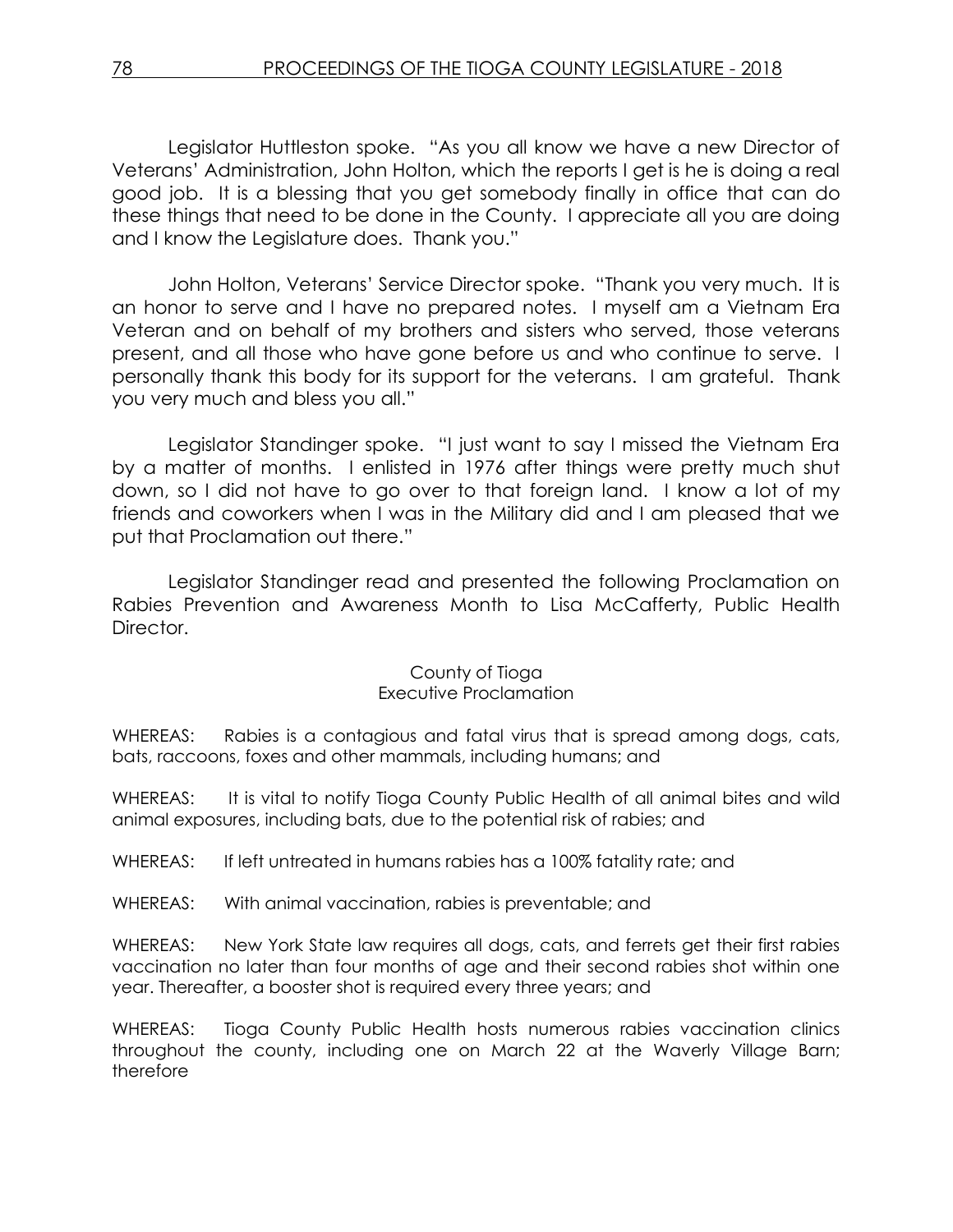THE TIOGA COUNTY LEGISLATURE does hereby proclaim the month of March 2018 as

#### RABIES PREVENTION & AWARENESS MONTH

and urges all the citizens of our County to vaccinate their pets against rabies.

Legislator Standinger spoke. "The Public Health Department has been very proactive in regards to rabies vaccinations with these clinics and it is a pretty painless operation to go and get your dog shots. Hopefully people will comply."

Lisa McCafferty, Public Health Director spoke. "Thank you very much for your support. All I can say is as an Environmental Sanitarian and Public Health Director this is one of the best things a community can do to control rabies and your wildlife population. Thank you."

Legislative Chair gave the state of the county address.

"If you read the newspaper or listen to the news you begin to wonder what this world is coming to. I am concerned every time I listen to the news about our County and I think about how we can change the direction we are going in.

"Mother Teresa said, "If you want to make the world better - go home and love your family".

"My immediate family is my husband, my children and my grandchildren. My family is also each and every citizen of this county. As a leader, I ask myself what can I do to make this county better. I believe that we have the tools to be better and to succeed with our dedicated and talented workforce and we need to continue to be open to new ideas and look for better ways of doing things.

"We have made progress. Tioga County has streamlined their process and become the third county in the State to implement a mobile management system for Child Welfare Workers. Through an IPad based system, casework staff can more efficiently administer their responsibilities and increase the amount of time devoted to true casework versus mandated paperwork requirements.

"This year the District Attorney's Office started a new Traffic Safety Diversion Program. The program allows qualified motorists to take a six hour driving class in lieu of their traffic ticket being prosecuted and this program is expected to improve traffic safety.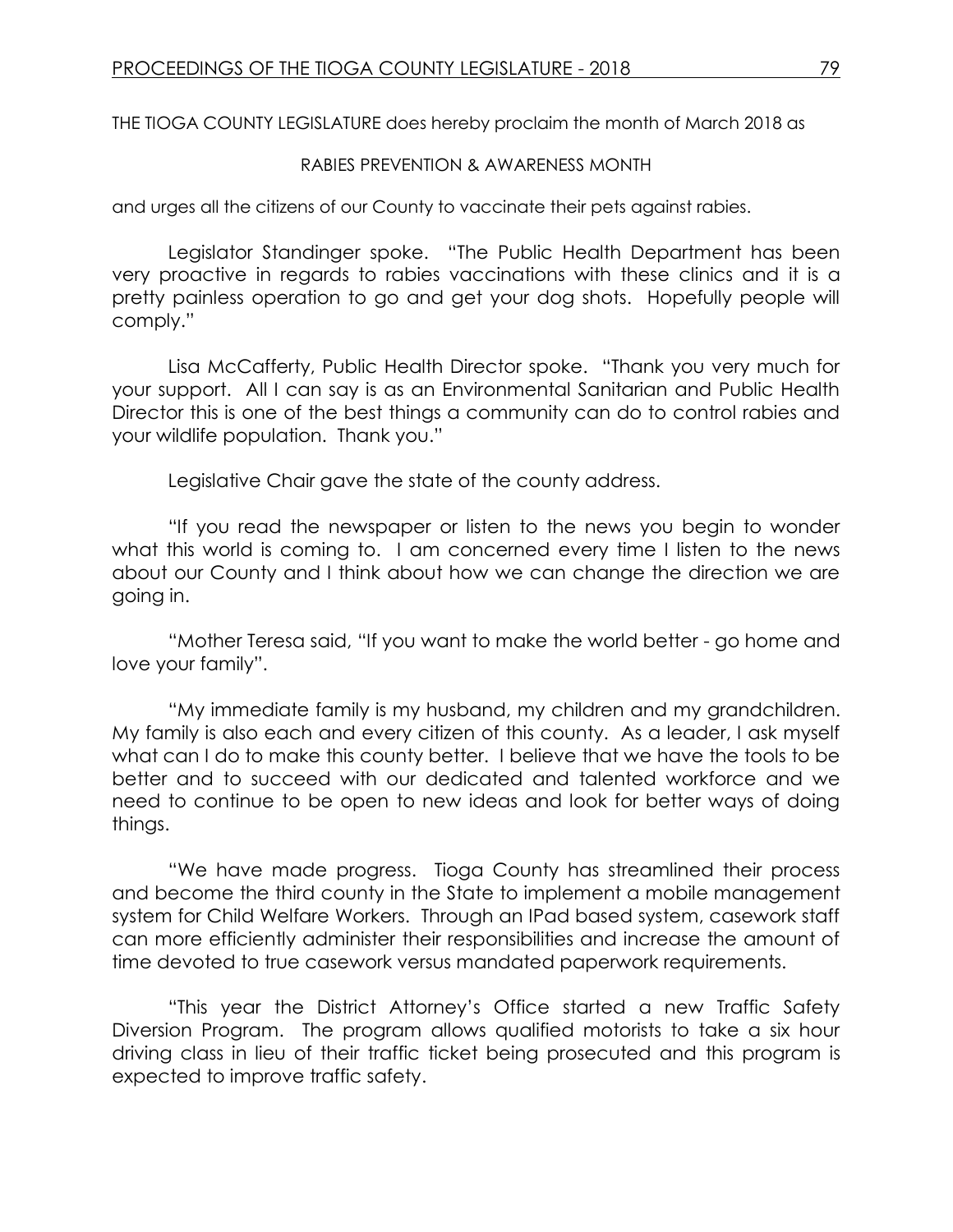"Economic Development and Planning continues to bring jobs and opportunity to our communities. It often takes years to develop a project, however last year we saw the completion of several projects opening being Crown Cork and Seal, Owego Gardens Housing and the new Fed Ex operation. Tioga Downs opened their new hotel and began operating as Tioga Downs Casino Resort and Events Center. Ongoing projects include the Owego Gateway, Waverly Main Street Development and the Owego Parkview Anchor grant along with other projects that are in early stages of development.

"A recent Housing & Economic Impact Study was completed through collaboration with the Tioga County Economic Development and Planning Team, the Tioga County IDA and Tioga Opportunities. This information will help us create an overall housing strategy that identifies our housing needs in Tioga County and then will help us to develop strategies as we move forward.

"The Tioga County Property Development Corporation (Land Bank) was recently established to foster economic and community development by acquiring, holding, managing, developing and marketing distressed, vacant, abandoned, tax foreclosed and underutilized residential and commercial properties.

"As part of our Regional Economic Development Council award, Tioga County received a \$300,000 grant to purchase a new mobile dental vehicle. Since 2003, our Mobile Dental Program has served 10,000 Tioga County children and adults throughout the county at schools and community centers. After 14 years in upstate New York weather, our current dental trailer is rusty and identified as in need of replacement. We expect the arrival of our new Dental Vehicle in early 2019.

"Our Veterans Service Department had an exceptional year offering a focused outreach throughout the county to increase awareness of the services they provide. In January, our part time Veterans Service Officer became a full time employee, which allows for extended hours and more programs. These gentlemen have done an amazing job of reaching out to our veterans, bringing new resources and providing needed support to our veterans. They have successfully collaborated with other county departments and outside agencies to bring services that were never offered in the past.

"The bulk of Tioga County's 347 full-time employees are represented by three labor unions and last year all three union contracts were negotiated and completed. Personnel and negotiation teams put in a significant amount of time and thoughtfulness to the collective bargaining process.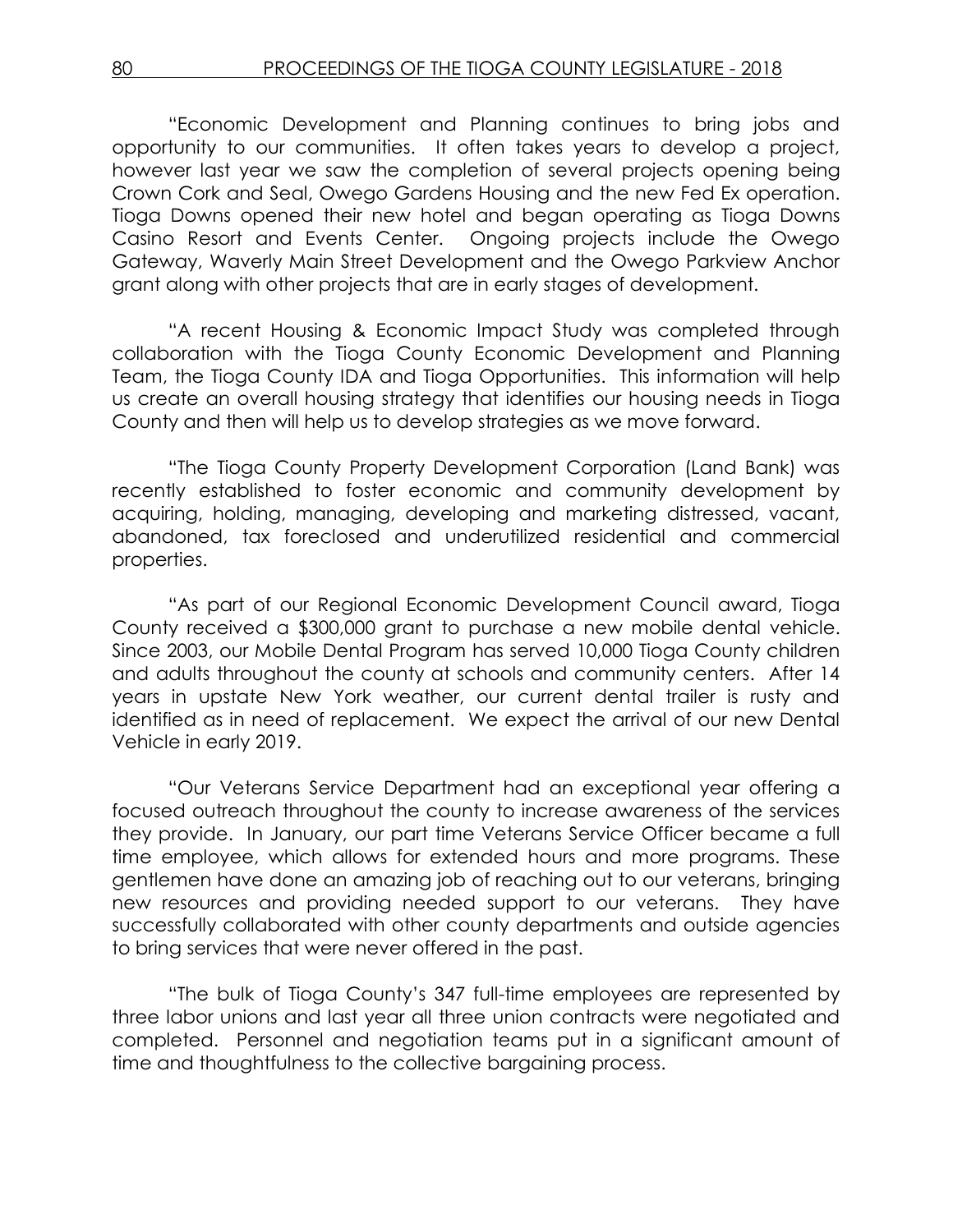"It is a sad day when a long time employee retires and last year we honored our County Attorney Judy Quigley as she retired after 30 years of government service. We hired Peter DeWind as our new County Attorney and when he arrived he hit the ground running. Peter has his hands full since he arrived with new challenges including he is the advisor for the Shared Services Program.

"Last year the Governor instituted a Shared Services Initiative wherein he required the Chief Executive Official of each county, excluding New York City, to establish a Shared Services Panel that would include the mayor of each city and village and the supervisor of each town. The objective was to develop a Property Tax Savings Plan through shared, coordinated and more efficient services between local governments within the county. We had four meetings last year with 100% participation at our first meeting. We also had three public hearings as required. Despite the cooperation and the numerous meetings we did not identify a plan that showed savings. What we did learn was that our towns and villages have been cooperating with each other and sharing services for many years. We are required to continue this year and we will do so in an effort to find a shared service that saves taxpayer dollars and as a side note we think we have found it and we will keep you in tune.

"Tioga County is financially sound thanks to the Legislators conservative approach on spending. We continued to stay under the tax cap in 2017 with a zero increase in county property taxes. Sales tax revenue increased by 7.5% and our fund balance is estimated to be 21 million dollars. We received 1.1 million in casino revenue, which was transferred to our Capital Reserve Account to be spent on future capital projects that will benefit all Tioga County residents.

"What is concerning is that for the past few years we have seen a dramatic increase in the number of community members addicted to opiates. Drug and Alcohol abuse not only affects immediate families, but our communities as well. This impacted our finances by the increased need for county services. We have experienced a greater need for foster care homes along with mental health services. Jail costs have increased with an estimated 75% of the people that are incarcerated are there due to drug or alcohol related crimes. The number of people on probation is increasing, but some of them are going to a Drug Treatment Court. The District Attorney's office works with the Sheriff's office and area police departments to stop the flow of drugs to our communities. The Public Health Department provides Tioga County Emergency Services and Law Enforcement with trainings and the opioid overdose prevention kits called Narcan. Almost all of our county departments are impacted in one way or another.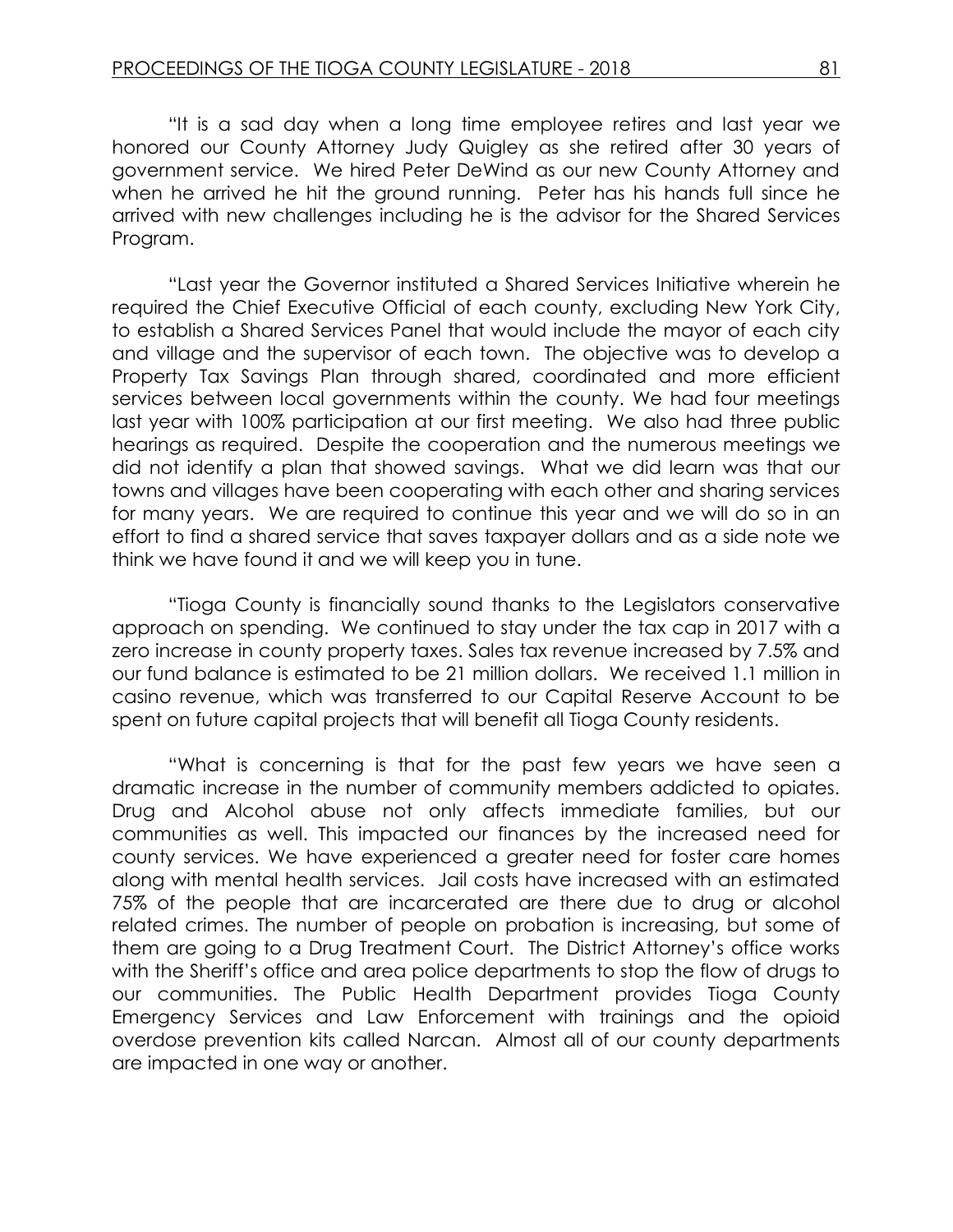"The Tioga County Allies and Substance Abuse Prevention (ASAP) Coalition was organized over a year and a half ago and is made up of community members, government agencies, and professional organizations working for a healthy county free from the effects of substance abuse. Last year this organization hosted several projects; a Community Picnic to engage and educate the public about the dangers of drug abuse and a "Do 1 Thing Event" to encourage the community and increase individual involvement.

"2017 was the 100th Anniversary of the Women's Right to Vote in New York State. With the help of our County Historian and many volunteers throughout the county we honored those women who fought for the right to vote in Tioga County. Events were held throughout the county and a special daylong event was held at the Tioga County Court House.

"New regulations have come from the State regarding Raise the Age and Attorney at Arraignment and have required much time and attention by our departments to address these requirements. We are a rural county and many of these programs address the needs of bigger counties and do not necessarily apply to smaller counties.

"Succession Planning is important in any organization and for the last year and a half we have been taking a hard look at the future of our workforce. A Succession Planning Committee was formed to address the issue of our aging workforce and possible loss of historical knowledge. We found that over 100 essential employees, of those nearly 40% of them were eligible for retirement. We quickly went to work developing a plan and during this past year the committee did a great deal of work identifying key positions and developed a yearlong five session training curriculum that contained key components for developing leaders in a preemptive attempt to retain younger employees with leadership potential. The Institute for Advancement kicked off its first meeting in January with a presentation on County Government 101. Nineteen of our county employees are participating in the program.

"Last year the Legislature reorganized the Office of Emergency Management with the Bureau of Fire creating the Office of Emergency Services in an effort to improve efficiency and provide better services. Working together we have redesigned the department, enhanced with a full time employee dedicated to providing emergency services throughout the county. As we grow into this new way of doing things each day provides better service.

"Safety of our employees is a high priority and last year the Legislature enacted an Active Shooter Policy, which is providing employees with valuable information on how to survive an active shooter incident. We also installed an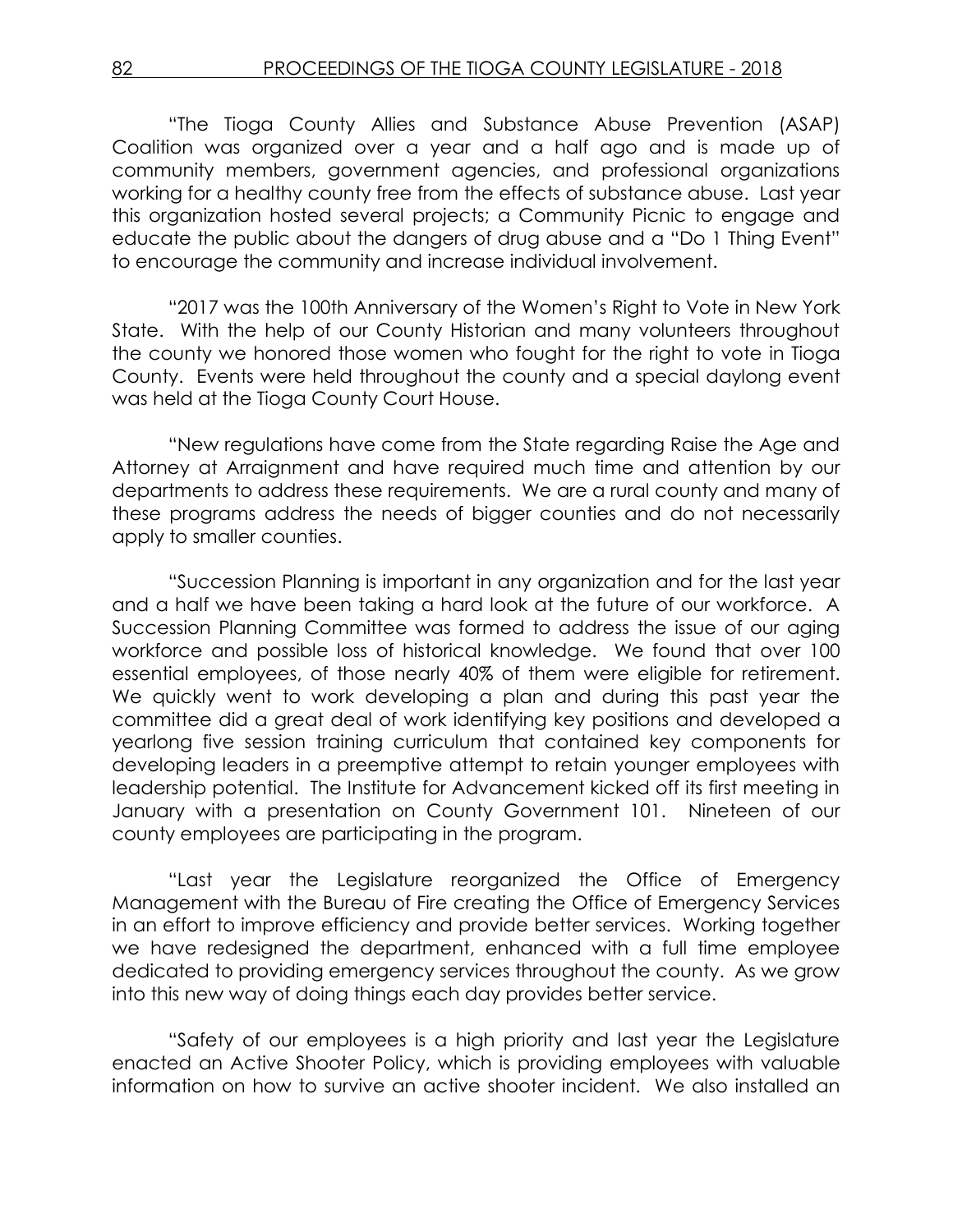Active Shooter Alarm system and held several drills in the Health and Human Services Building.

"The Sheriff's Office and the Office of Emergency Services are working with the community and schools to raise awareness and develop preparedness plans in case of unwanted incidents.

"This year we held our Fourth Annual Tioga County Job Fair on March 7<sup>th</sup> with 109 businesses registered. The effort is supported by the Tioga County Business Services Team, which was formed prior to the First Annual Job Fair and they continue to provide services to new and existing businesses. This year over 450 people attended.

"Challenges and difficulties will always be with us. It is how we handle them that make a difference in the outcome. In New York State counties deliver vital programs and services to the citizens of their communities. We are the heart of the state, working directly with and for our residents. I am confident that the leadership of this county will continue to make thoughtful decisions and together with our workforce we will continue to find better ways of providing services to the public.

There was no privilege of the floor.

Legislator Mullen made a motion to approve the minutes of February 13 and 22, 2018, seconded by Legislator Monell, and carried.

Chair Sauerbrey stated that all Legislative Committees met this month and the minutes are or will be on file with the Clerk of the Legislature.

Legislator Standinger moved for the adoption of the following resolution, seconded by Legislator Sullivan.

| REFERRED TO:         |               | HEALTH & HUMAN SERVICES COMMITTEE          |                |      |
|----------------------|---------------|--------------------------------------------|----------------|------|
| RESOLUTION NO. 62-18 |               | APPOINT CERTIFYING<br>ENVIRONMENTAL REVIEW | <b>OFFICER</b> | EOR. |
|                      | PUBLIC HEALTH |                                            |                |      |

WHEREAS: Tioga County has been awarded Community Development Block Grant (CDBG) funds from New York State for the replacement of the Tioga County Mobile Dental Van; and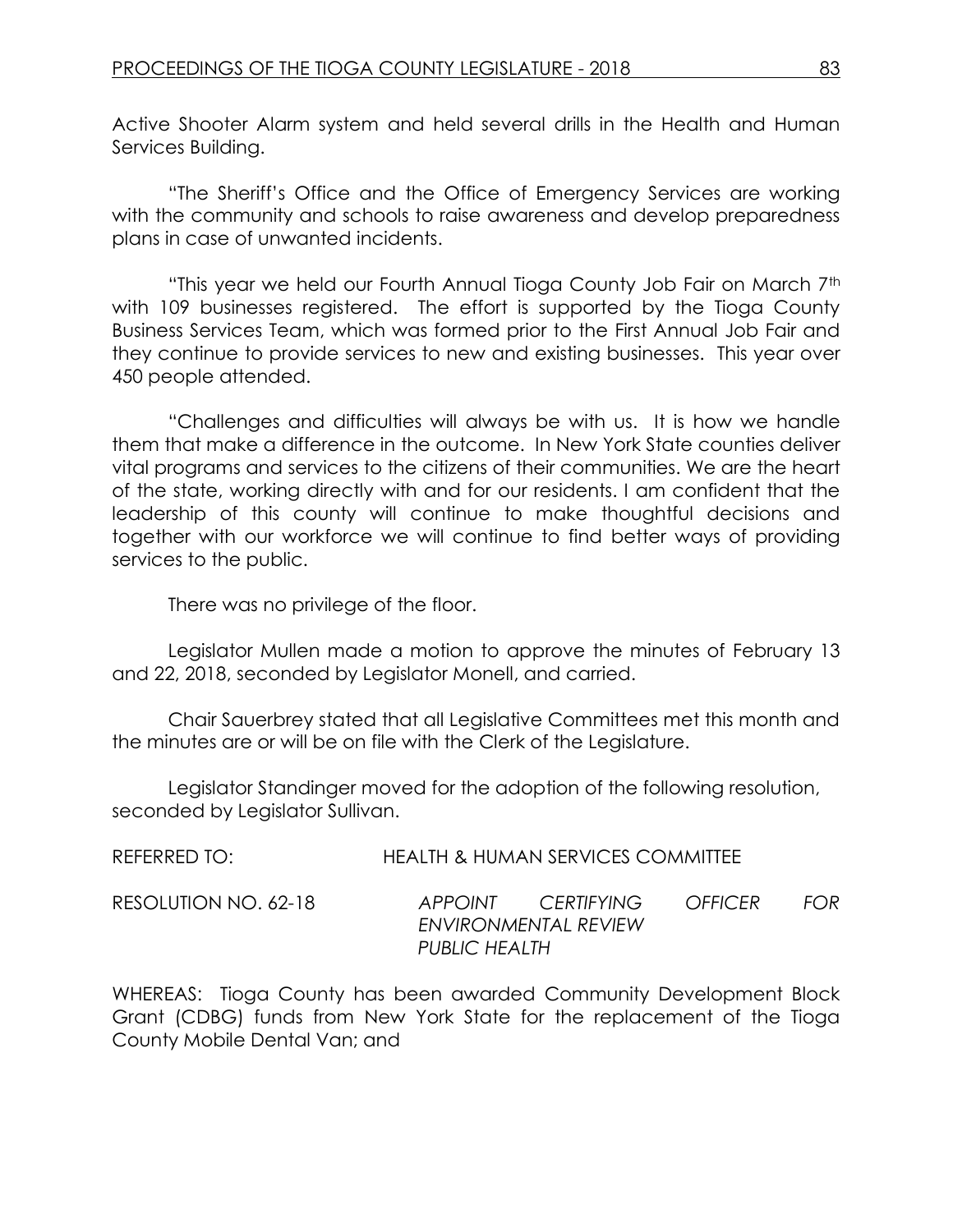WHEREAS: Projects that include CDBG funds must be assessed in accordance with the National Environmental Policy Act of 1969 (NEPA) and the related authorities listed at 24 CFR Part 58; and

WHEREAS: A Certifying Officer must be identified to do an environmental review to determine that there are no unanticipated impacts nor impacts not adequately addressed in the program review related to the environment; therefore be it

RESOLVED: That Todd Kopalek, Supervising Public Health Sanitarian, shall be designated as the Certifying Officer for Tioga County CDBG Project Number 1142PF59-17 and will be responsible for all activities associated with the environmental review process.

ROLL CALL VOTE

Yes – Legislators Standinger, Sullivan, Weston, Hollenbeck, Huttleston, Monell, Mullen, Sauerbrey and Roberts

No – None.

Absent – None.

RESOLUTION ADOPTED.

Legislator Weston moved for the adoption of the following resolution, seconded by Legislator Hollenbeck.

REFERRED TO: ED&P COMMITTEE

RESOLUTION NO. 63-18 *RE-APPOINT MEMBER TO THE TIOGA COUNTY LOCAL DEVELOPMENT CORPORATION (TCLDC)*

WHEREAS: The term of Tioga County Local Development Corporation member Beth Johnson expires as of March 31, 2018; and

WHEREAS: Beth Johnson has expressed a desire for another term; therefore be it

RESOLVED: That the Tioga County Legislature hereby re-appoints Beth Johnson for another three-year term of 4/1/18 – 3/31/21.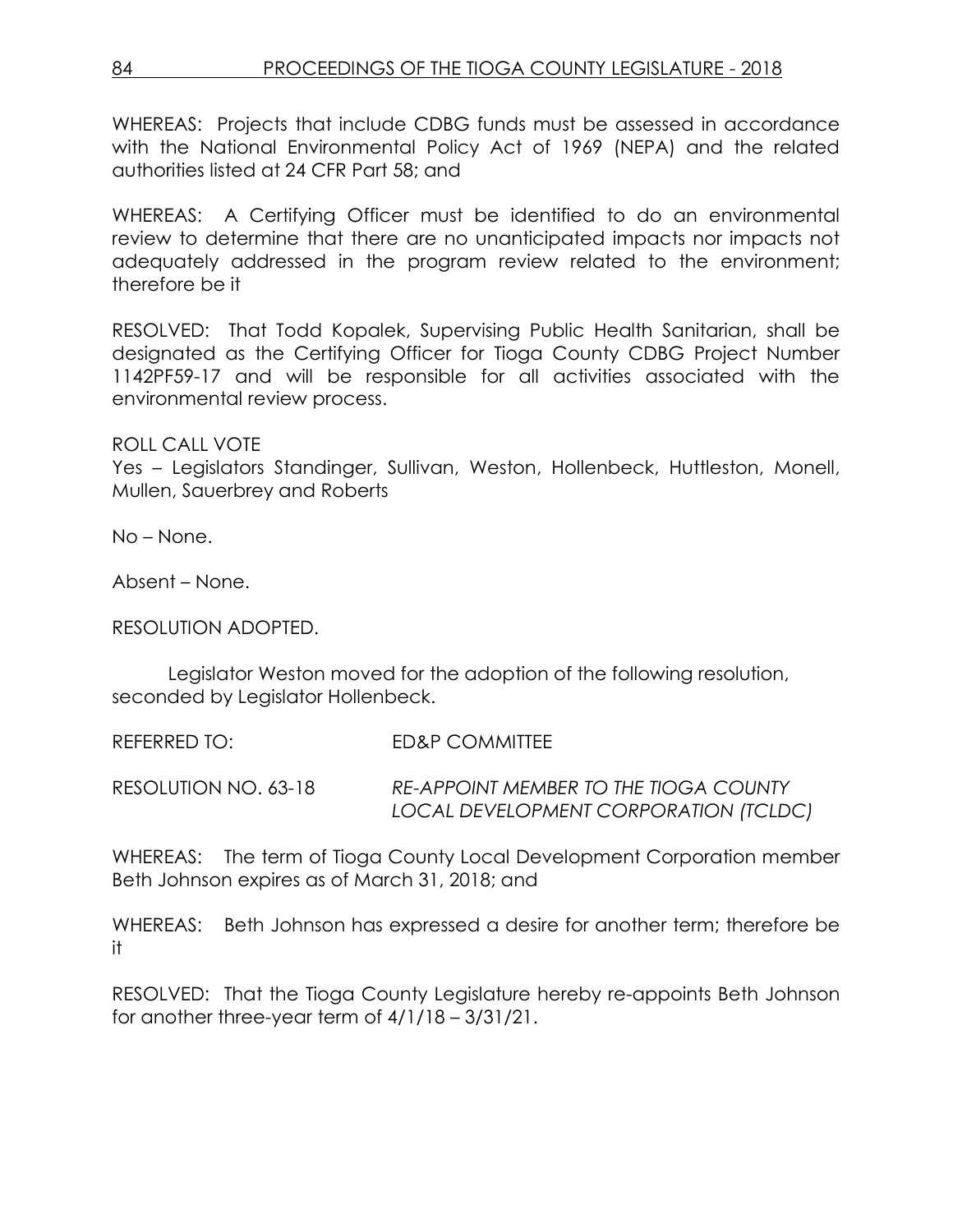Yes - Legislators Standinger, Sullivan, Weston, Hollenbeck, Huttleston, Monell, Mullen, Sauerbrey and Roberts

No – None.

Absent – None.

RESOLUTION ADOPTED.

Legislator Weston moved for the adoption of the following resolution, seconded by Legislator Monell.

| REFERRED TO:         | ED&P COMMITTEE                                                                 |
|----------------------|--------------------------------------------------------------------------------|
| RESOLUTION NO. 64-18 | RE-APPOINT MEMBER TO THE TIOGA COUNTY<br>LOCAL DEVELOPMENT CORPORATION (TCLDC) |

WHEREAS: The term of Tioga County Local Development Corporation member Sonny Dewitt expires as of March 31, 2018; and

WHEREAS: Sonny Dewitt has expressed a desire for another term; therefore be it

RESOLVED: That the Tioga County Legislature hereby re-appoints Sonny Dewitt for another three-year term of 4/1/18 – 3/31/21.

#### ROLL CALL VOTE

Yes – Legislators Standinger, Sullivan, Weston, Hollenbeck, Huttleston, Monell, Mullen, Sauerbrey and Roberts

No – None.

Absent – None.

RESOLUTION ADOPTED.

Legislator Mullen moved for the adoption of the following resolution, seconded by Legislator Monell.

| REFERRED TO:         | <b>PUBLIC SAFETY COMMITTEE</b>  |
|----------------------|---------------------------------|
| RESOLUTION NO. 65-18 | APPOINT MEMBERS ALTERNATIVES TO |
|                      | INCARCERATION ADVISORY BOARD    |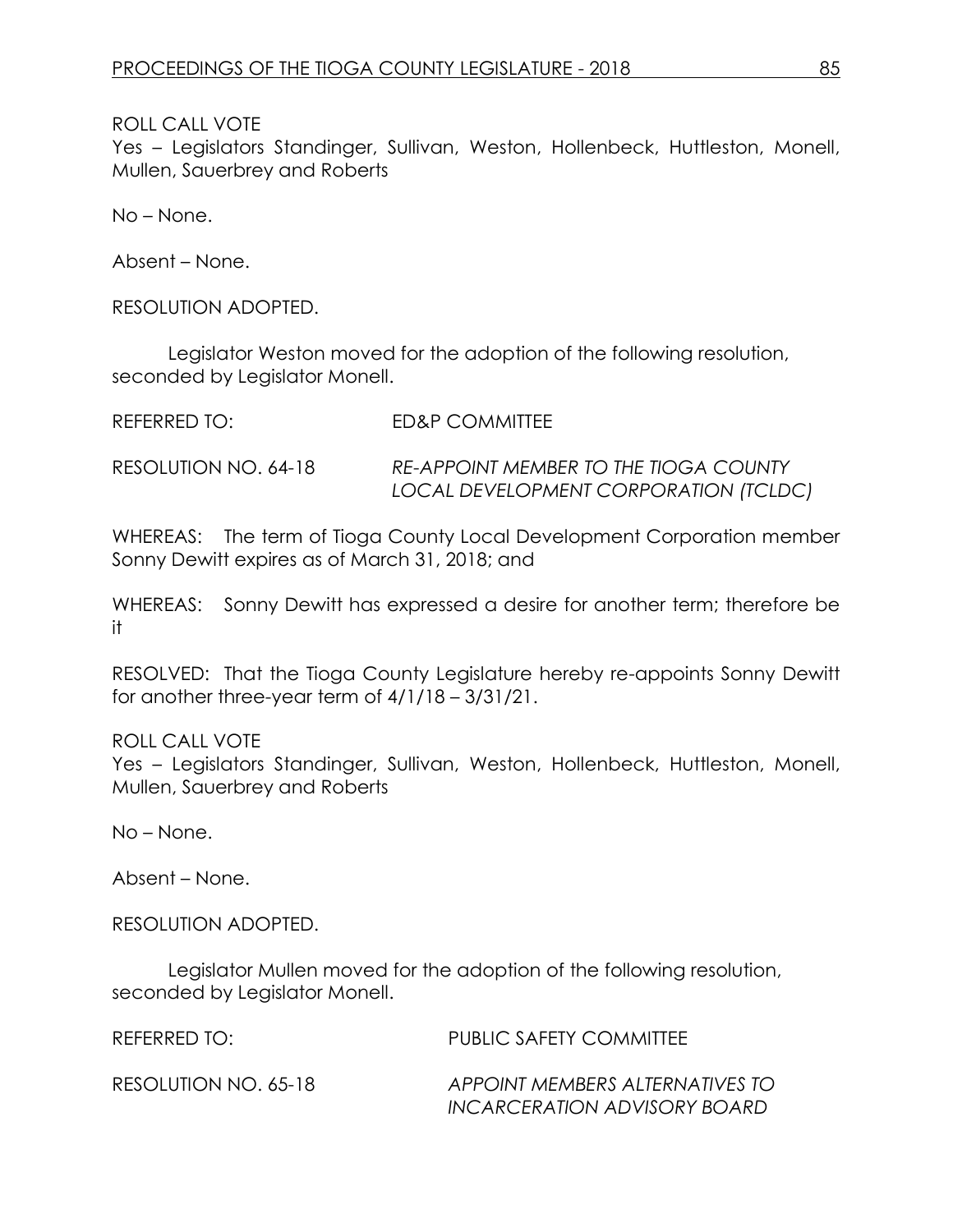RESOLVED: That the following members be appointed to the Alternatives to Incarceration Advisory Board for the following terms:

|                                                      | <b>TERM</b>    |
|------------------------------------------------------|----------------|
| Ex-Offender                                          | 4/1/18-3/31/19 |
| Crime Victim                                         | 4/1/18-3/31/19 |
| State Certified Provider of Alcohol and/or Substance |                |
| Abuse Treatment                                      | 4/1/18-3/31/19 |

#### ROLL CALL VOTE

Yes – Legislators Standinger, Sullivan, Weston, Hollenbeck, Huttleston, Monell, Mullen, Sauerbrey and Roberts

No – None.

Absent – None.

RESOLUTION ADOPTED.

Legislator Mullen moved for the adoption of the following resolution, seconded by Legislator Standinger.

| REFERRED TO:         | PUBLIC SAFETY COMMITTEE                                                               |
|----------------------|---------------------------------------------------------------------------------------|
| RESOLUTION NO. 66-18 | CREATE A COUNTY ANIMAL RESPONSE<br>TEAM (CART)<br><b>OFFICE OF EMERGENCY SERVICES</b> |

WHEREAS: Any disaster that impacts humans also impacts animals as they rely on human intervention to ensure their safety. To meet the needs of animals, New York State has adopted the Empire State Animal Response Team (ESART); and

WHEREAS: Since disaster response begins and ends at the local level, ESART supports the creation of County Animal Response Teams (CART) to develop, train, and resource coordination during such events; therefore be it

RESOLVED: That the Tioga County Office of Emergency Services is authorized to create a County Animal Response Team (CART).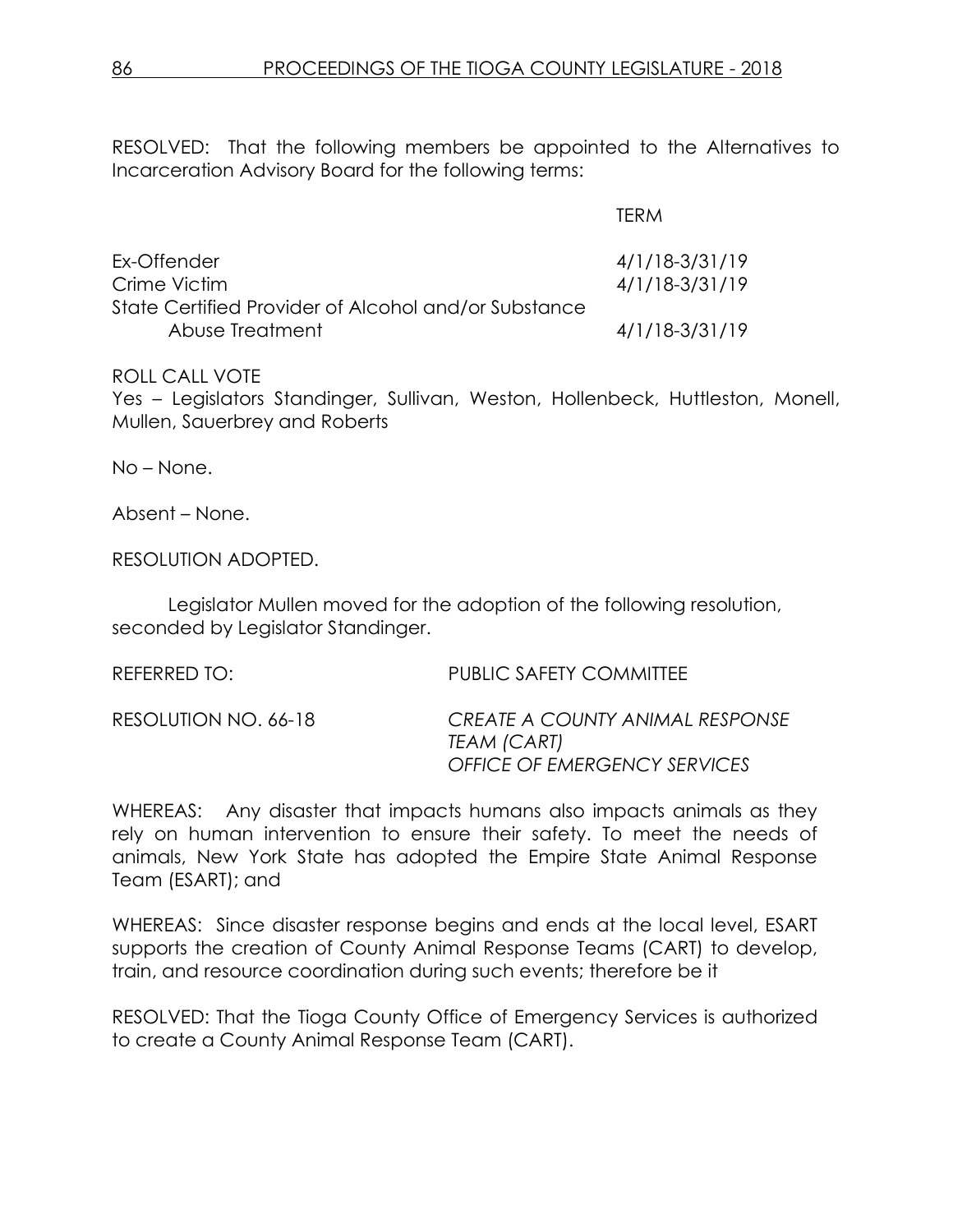Yes – Legislators Standinger, Sullivan, Weston, Hollenbeck, Huttleston, Monell, Mullen, Sauerbrey and Roberts

No – None.

Absent – None.

RESOLUTION ADOPTED.

Legislator Mullen moved for the adoption of the following resolution, seconded by Legislator Standinger.

REFERRED TO: PUBLIC SAFETY COMMITTEE

RESOLUTION NO. 67-18 *AMEND COMPREHENSIVE EMERGENCY PLAN (CEMP) TO INCLUDE ANIMAL EMERGENCY PLAN EMERGENCY SERVICES*

WHEREAS: Resolution #140-13 approved the revision of the Comprehensive Emergency Management Plan (CEMP), and

WHEREAS: The Director of Emergency Services would like to add an annex to include an Animal Emergency Plan; therefore be it

RESOLVED: That the current Comprehensive Emergency Management Plan (CEMP) be revised to include the Animal Emergency Plan.

ROLL CALL VOTE

Yes – Legislators Standinger, Sullivan, Weston, Hollenbeck, Huttleston, Monell, Mullen, Sauerbrey and Roberts

No – None.

Absent – None.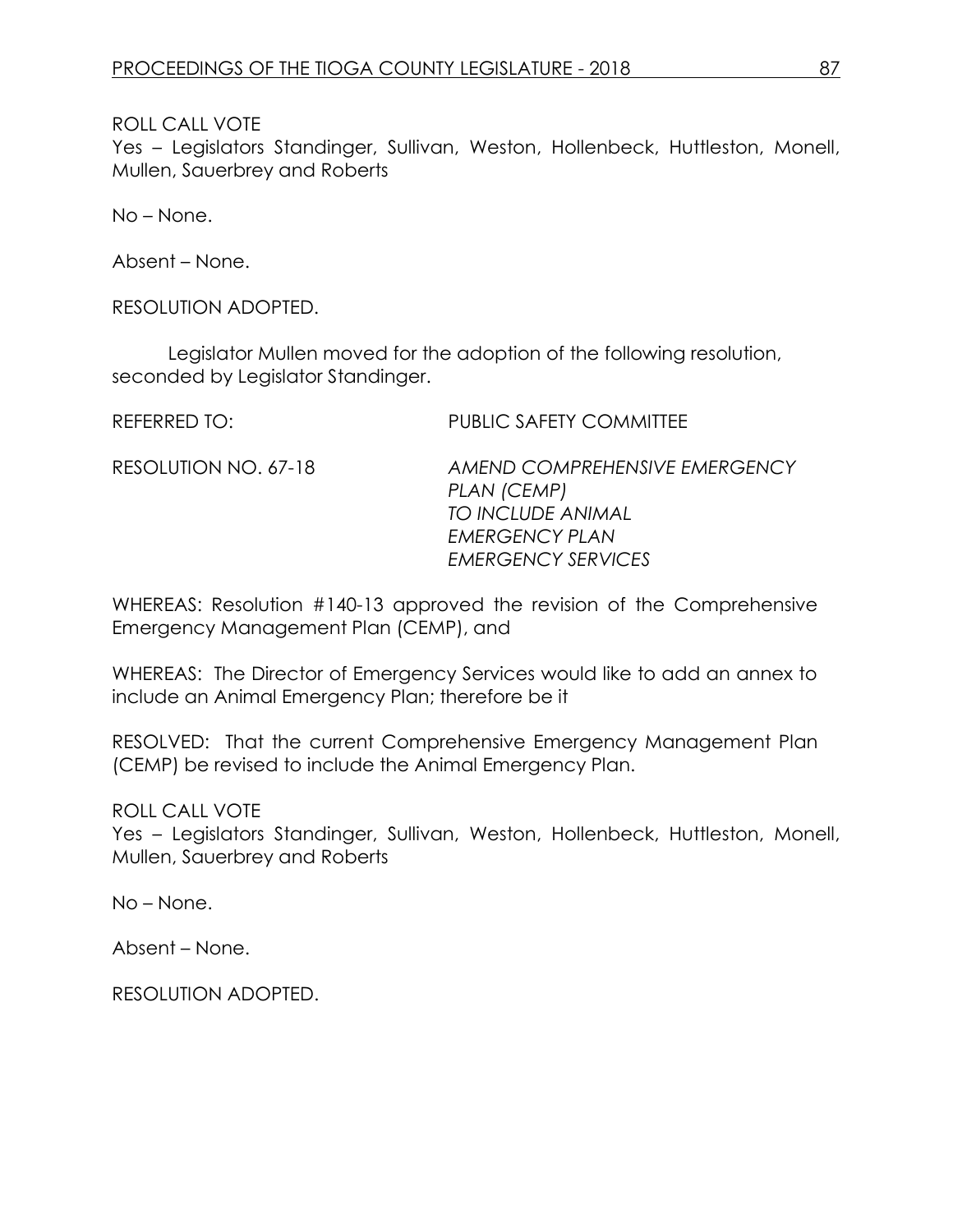Legislator Weston moved for the adoption of the following resolution, seconded by Legislator Hollenbeck.

| RFFFRRFD TO:        | ED&P COMMITTEE<br>AGRICULTURE COMMITTEE                                     |
|---------------------|-----------------------------------------------------------------------------|
| RESOLUTION NO 68-18 | AUTHORIZE 2018 REQUESTS FOR INCLUSION OF<br>LANDS IN AGRICULTURAL DISTRICTS |

WHEREAS: In accordance with §303-B of the NYS Agricultural and Markets Law 25-AA, the Tioga County Planning Department has solicited agricultural land owners to request inclusion of lands in agricultural districts; and

WHEREAS: Tioga County Planning has received requests for inclusion of land in agricultural districts located within the Owego/Nichols Agricultural Districts totaling 122 acres, and prepared the required report listing these requests; and

WHEREAS: The County Legislature has indicated its desire to be designated lead agency for SEQR (State Environmental Quality Review) requirements; and

WHEREAS: Tioga County Planning has found this plan to have "little likelihood of significant adverse environmental impact…" via completion of the SEQR Short Environmental Assessment Form, which is consistent with the programmatic review of environmental effects of agricultural districting by the New York State Department of Agriculture & Markets; and

WHEREAS: The Tioga County Agricultural and Farmland Protection Board has reviewed said report and determined that the land to be included consists of viable agricultural land and its inclusion will serve the public interest by helping to maintain a viable agricultural industry within the District and therefore recommends County Legislature approval of inclusion of lands into their respective agricultural districts; and

WHEREAS: The Tioga County Legislature has held the required public hearing and no opposition was heard; therefore be it

RESOLVED: That the Tioga County Legislature makes a SEQR Negative Declaration and approves the 2018 requests for inclusion of land listed in said report into the Owego/Nichols Agricultural Districts; and be it further

RESOLVED: That the Tioga County Legislature directs the Tioga County Planning Department to submit said report to the Commissioner of NYS Department of Agriculture and Markets for final certification; and be it further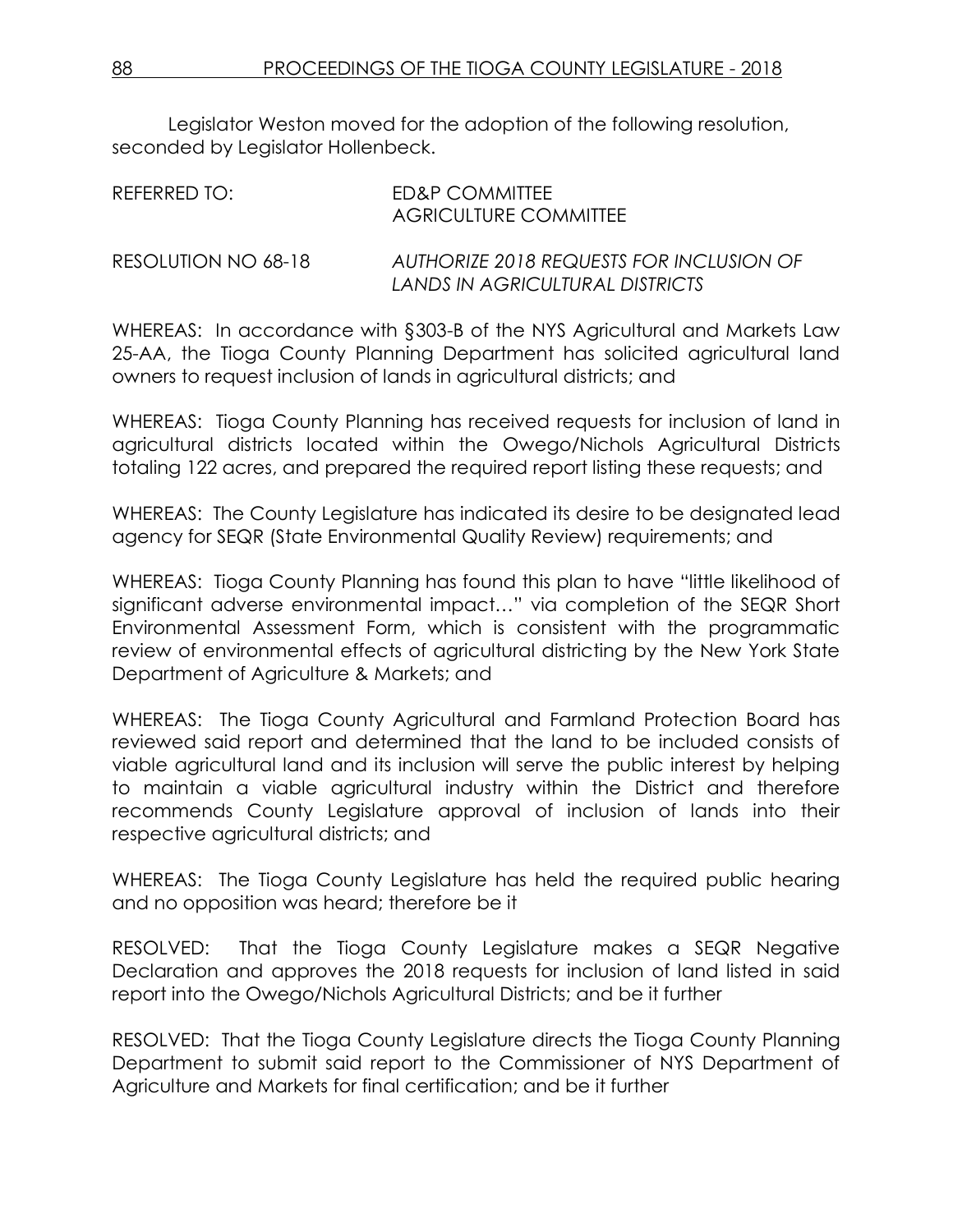RESOLVED: That it is the intent of this body, upon approval by the Commissioner of NYS Department of Agriculture & Markets, to make these inclusions to the Owego/Nichols Agricultural Districts effective immediately.

ROLL CALL VOTE Yes – Legislators Standinger, Sullivan, Weston, Hollenbeck, Huttleston, Monell, Mullen, Sauerbrey and Roberts

No – None.

Absent – None.

RESOLUTION ADOPTED.

Legislator Mullen moved for the adoption of the following resolution, seconded by Legislator Monell.

REFERRED TO: FINANCE/LEGAL COMMITTEE

RESOLUTION NO. 69-18 *AMEND RESOLUTION NO. 279-17 TO STATE CORRECT BID PRICE* 

WHEREAS: It appears necessary to amend resolution number 279-17 wherein the Tioga County Legislature authorized the sale of property identified as Tax Map number 62.00-1-17.111 to Thomas D. Darpino and Deborah A. Darpino for a purchase price of \$45,000; therefore be it

RESOLVED: That resolution number 279-17 be and hereby is amended to state a purchase price of \$22,500.

ROLL CALL VOTE

Yes – Legislators Standinger, Sullivan, Weston, Hollenbeck, Huttleston, Monell, Mullen, Sauerbrey and Roberts

No – None.

Absent – None.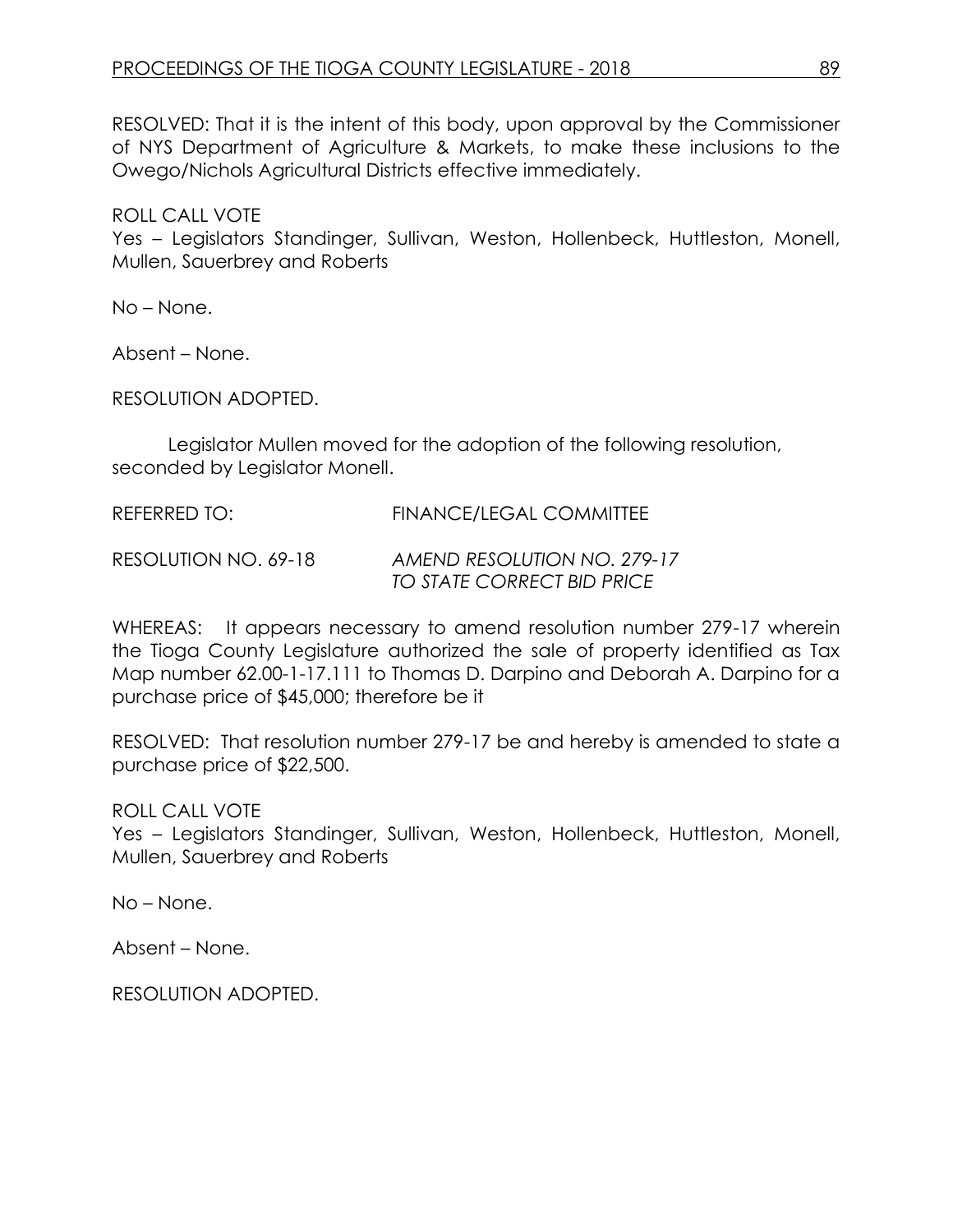Legislator Monell moved for the adoption of the following resolution, seconded by Leaislator Mullen.

REFERRED TO: FINANCE/LEGAL COMMITTEE

RESOLUTION NO. 70-18 *RESOLUTION REINSTATING THE TAX ENFORCEMENT OF THE COLLECTION OF REAL PROPERTY TAXES AND FUTURE TAXES OF CERTAIN PROPERTY PURSUANT TO ARTICLE ELEVEN OF THE REAL PROPERTY TAX LAW*

WHEREAS: The Tioga County Legislature canceled the enforcement of collection of delinquent taxes and future taxes on property listed below pursuant to Resolution #24-15; and

WHEREAS: The impediments that caused the property to be withdrawn and the tax canceled have been resolved. The Tioga County Treasurer recommends that the parcel be removed from the exempt section of the tax assessment rolls and reinstated for the future collection of real property taxes; therefore be it

RESOLVED: That the Tioga County Legislature has determined that the property be removed from the exempt section of the tax assessment rolls and reinstated for the future collection of real property taxes. The Legislature further directs the enforcing officer to issue a certificate of reinstatement and file a copy of certificate with the County Director of Real Property Tax Services and with the Assessor of the assessing unit in which the parcel is located.

| FORMER ASSESSED OWNER          | TOWN/VILLAGE  | TAX MAP #    |
|--------------------------------|---------------|--------------|
| Northern Tioga Enterprises LLC | Newark Valley | 64.19-3-32.2 |
| Current Owner: Leroy Eiklor    |               |              |

ROLL CALL VOTE Yes – Legislators Standinger, Sullivan, Weston, Hollenbeck, Huttleston, Monell, Mullen, Sauerbrey and Roberts

No – None.

Absent – None.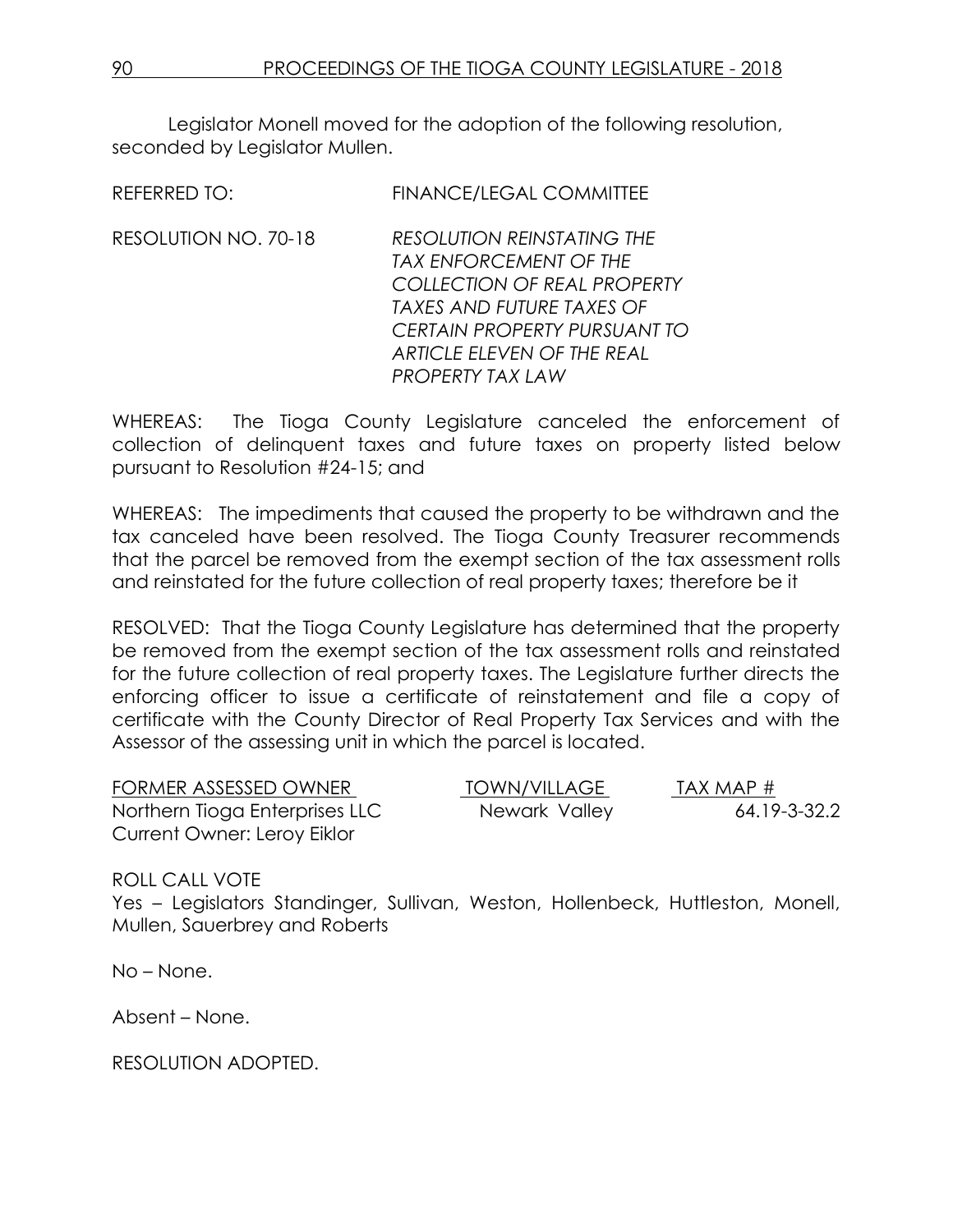Legislator Sullivan moved for the adoption of the following resolution, seconded by Legislator Standinger.

REFERRED TO: ADMINISTRATIVE SERVICES COMMITTEE

### RESOLUTION NO. 71-18 *AUTHORIZE INCREASE IN ADMINISTERING MORTGAGE TAX BY THE TIOGA COUNTY CLERK AS APPROVED BY NEW YORK STATE DEPARTMENT OF TAXATION AND FINANCE*

WHEREAS: Section 262 (Article 11) of the New York State tax law mandates that recording officers are entitled to receive for the county all necessary expenses for the purpose of administration of the mortgage tax in their office and approved allowance by the New York State Department of Taxation and Finance; and

WHEREAS: The Tioga County Clerk has requested proper compensation that are reasonable and necessary allowances to cover county expenditures for collection, disbursements of the mortgage tax; and

WHEREAS: The Tioga County Clerk's office has submitted to the New York State Department of Taxation and Finance a mortgage expense request of \$126,528.00 per year; and

WHEREAS: The Tioga County Clerk has been authorized by New York State Department of Taxation and Finance to increase the mortgage expense to be \$126,528.00 for the period of April 2018 – April 2019; therefore be it

RESOLVED: That the County Clerk be authorized to collect or withhold from its disbursements in twelve (12) equal monthly installments of \$10,544.00 at a total annum amount of \$126,528.00.

### ROLL CALL VOTE

Yes – Legislators Standinger, Sullivan, Weston, Hollenbeck, Huttleston, Monell, Mullen, Sauerbrey and Roberts

No – None.

Absent – None.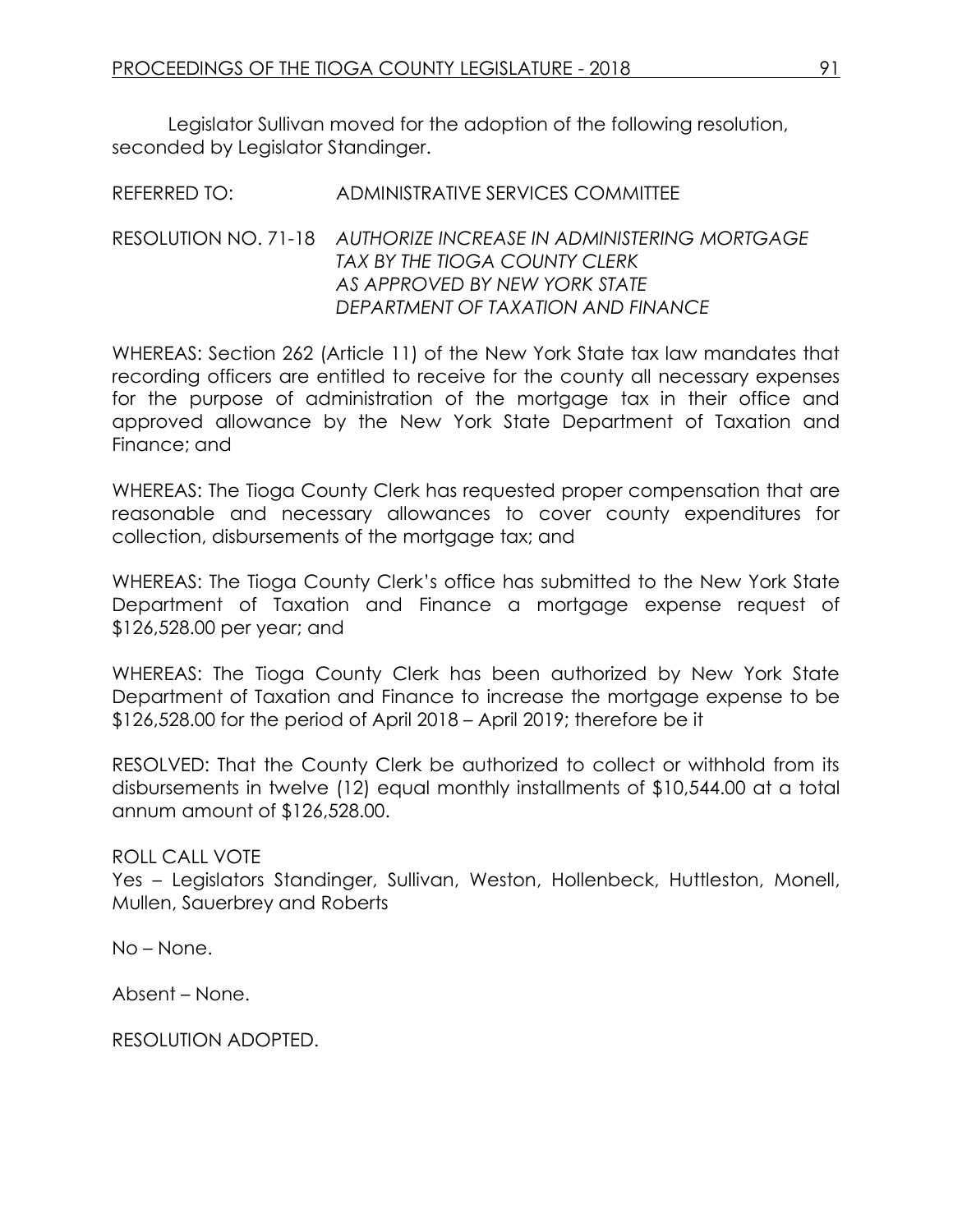Legislator Standinger moved for the adoption of the following resolution, seconded by Legislator Sullivan.

| REFERRED TO:         | HEALTH & HUMAN SERVICES COMMITTEE<br><b>FINANCE COMMITTEE</b>                  |
|----------------------|--------------------------------------------------------------------------------|
| RESOLUTION NO. 72-18 | APPROPRIATION OF FUNDS AND AMEND 2018<br><b>BUDGET</b><br><b>PUBLIC HEALTH</b> |

WHEREAS: Tioga County Public Health has been awarded additional grant funding from the New York State Department of Health; and

WHEREAS: The funding is designated for the purchase of approved program related deliverables; and

WHEREAS: Appropriation of Funds requires Legislative approval; therefore be it

RESOLVED: That the 2018 budget be amended and funding be appropriated as follows:

|     | From: A4011 434010 State Aid | \$1,498 |
|-----|------------------------------|---------|
| To: | A4011 540640 Supplies        | \$1,498 |

### ROLL CALL VOTE

Yes – Legislators Standinger, Sullivan, Weston, Hollenbeck, Huttleston, Monell, Mullen, Sauerbrey and Roberts

No – None.

Absent – None.

RESOLUTION ADOPTED.

Legislator Mullen moved for the adoption of the following resolution, seconded by Legislator Monell.

| REFERRED TO:         | PUBLIC SAFETY COMMITTEE<br><b>FINANCE COMMITTEE</b>              |
|----------------------|------------------------------------------------------------------|
| RESOLUTION NO. 73-18 | FUND SHERIFF'S GRANT-NYS POLICE<br><b>TRAFFIC SERVICES GRANT</b> |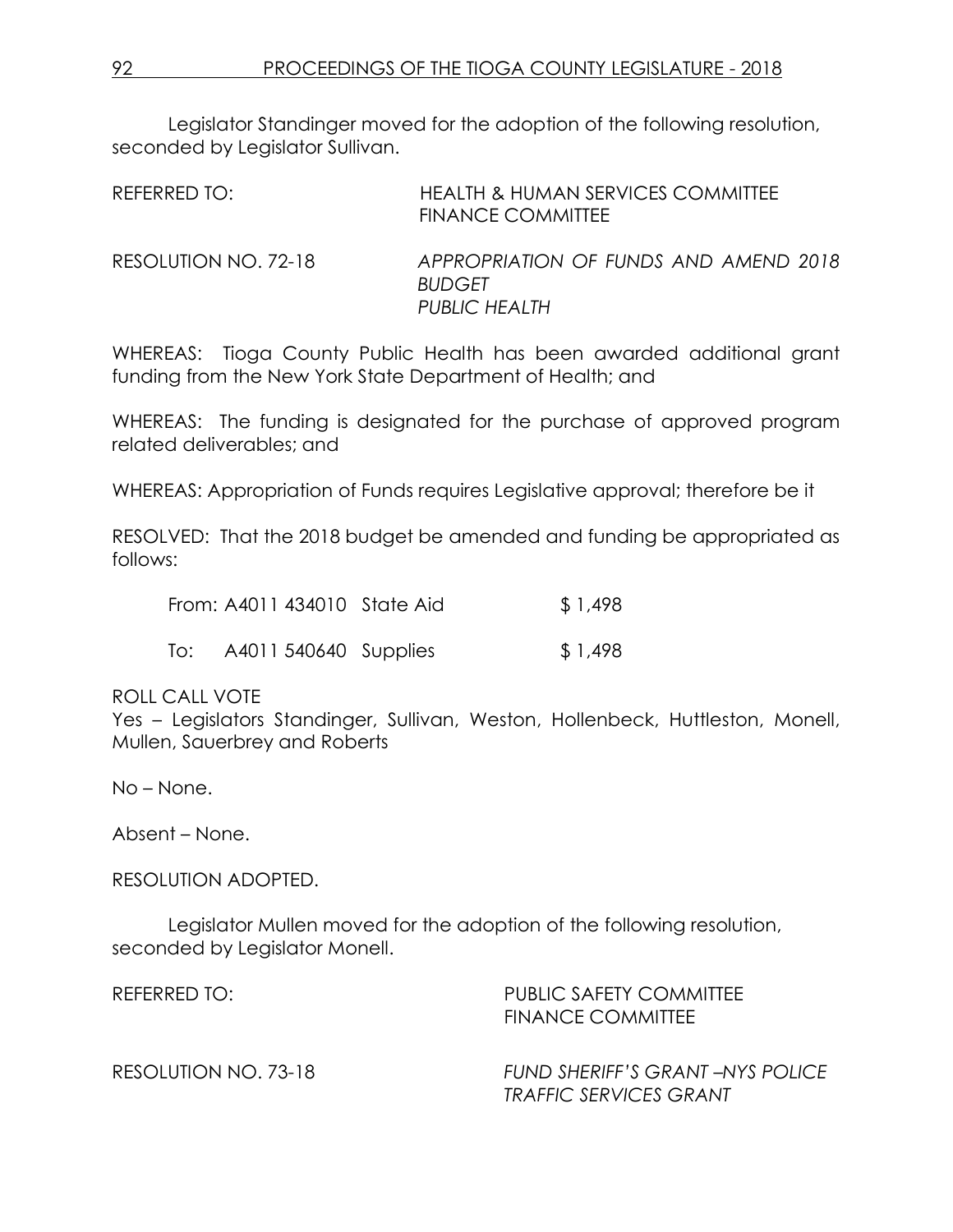WHEREAS: The Sheriff's Office has been awarded a NYS Police Traffic Services Grant (PTS-2018-Tioga Co SO-00106-(054) in the amount of \$17,775; and

WHEREAS: This funding now needs to be appropriated; therefore be it

RESOLVED: That the NYS Police Traffic Services Grant be appropriated as follows:

| Expense Account: A3110.510030 Overtime/Other | \$17,775 |
|----------------------------------------------|----------|
| State Aid Revenue Account: A3110.433900      | \$17,775 |

ROLL CALL VOTE Yes – Legislators Standinger, Sullivan, Weston, Hollenbeck, Huttleston, Monell, Mullen, Sauerbrey and Roberts

No – None.

Absent – None.

RESOLUTION ADOPTED.

Legislator Standinger moved for the adoption of the following resolution, seconded by Legislator Sullivan.

| REFERRED TO:         | <b>HEALTH &amp; HUMAN SERVICES COMMITTEE</b><br><b>FINANCE COMMITTEE</b> |
|----------------------|--------------------------------------------------------------------------|
| RESOLUTION NO. 74-18 | <b>BUDGET MODIFICATION</b><br>YOUTH PROGRAMS                             |

WHEREAS: The Youth Bureau Director has resigned; and

WHEREAS: The salary related administrative functions of the Youth Bureau will be done within Social Services allowing for more funds to be awarded to programs and non-salary administrative expenses; and

WHEREAS: Budget modifications require Legislative approval; therefore be it

RESOLVED: That funding be transferred as follows:

|     | From: A7310.510020 Part Time/Temporary | \$6,287 |
|-----|----------------------------------------|---------|
| To: | A7310.541540 Reimbursements            | \$6,287 |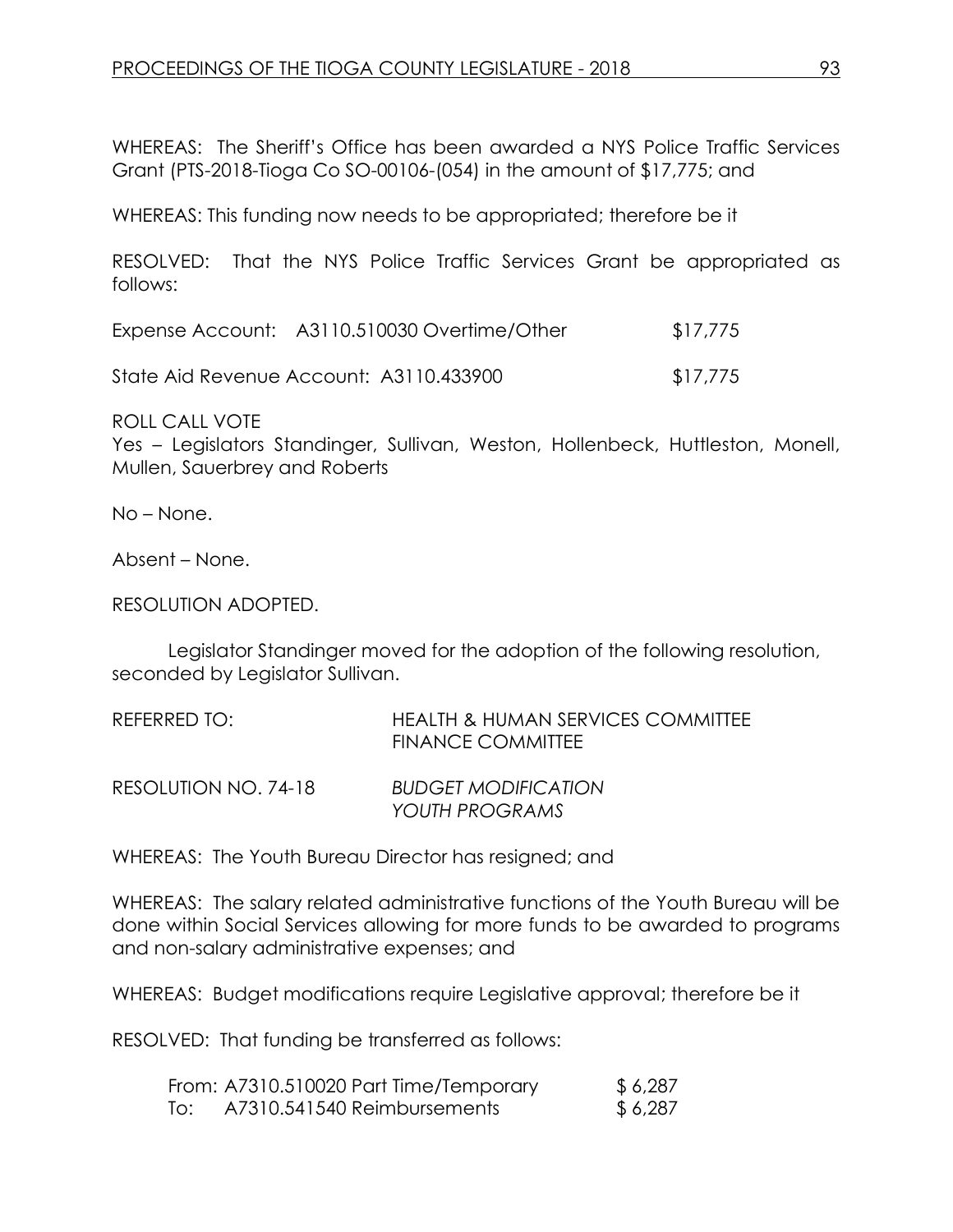Yes – Legislators Standinger, Sullivan, Weston, Hollenbeck, Huttleston, Monell, Mullen, Sauerbrey and Roberts

No – None.

Absent – None.

RESOLUTION ADOPTED.

Legislator Mullen moved for the adoption of the following resolution, seconded by Legislator Hollenbeck.

| REFERRED TO:         | <b>PUBLIC SAFETY COMMITTEE</b>                                                                                |
|----------------------|---------------------------------------------------------------------------------------------------------------|
| RESOLUTION NO. 75-18 | <b>RESOLUTION TO APPROVE</b><br>CONTINUED MOU BETWEEN TIOGA COUNTY<br>PROBATION DEPARTMENT AND SMART<br>START |

WHEREAS: The Tioga County Probation Department must supervise offenders who are sentenced to probation supervision by Tioga County courts for drink and driving behavior ; and

WHEREAS: Many probationers divest themselves of their motor vehicles pre or post sentencing so that they do not have to install an ignition interlock device (IID). The Smart Start company markets a hand held IID, similar to an IID, that will allow defendants to blow into the device at assigned times and have their BAC calculated, a photo taken and a GPS location established; and

WHEREAS: The Smart Start company has partnered with Tioga County since 2015 to provide these devices at the rate of \$3.10 per day via an MOU that is renewable automatically each year and would like to continue the program in 2018; and

WHEREAS: Tioga County Probation has budgeted funds for Clinic Supplies for testing of probationers in the amount of \$4,250 in account number A3140 540080 and there is one time 2018 STOP-DWI funding available in the amount of \$3,977 for this service; therefore be it

RESOLVED: That the Tioga County Legislative Chair is approved to contract with Smart Start, upon approval by the County Attorney, to provide hand held alcohol testing devices for the year 2018.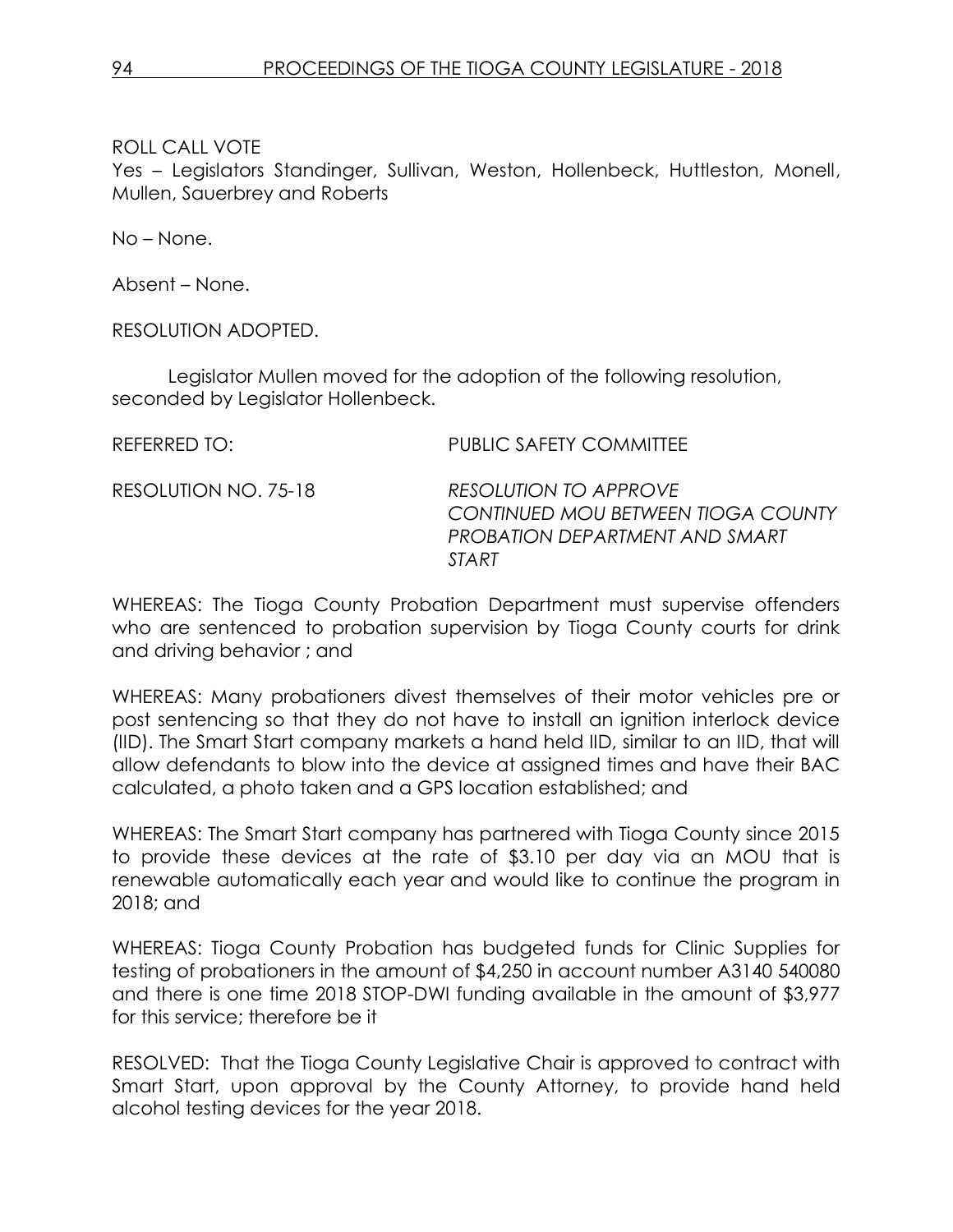Yes – Legislators Standinger, Sullivan, Weston, Hollenbeck, Huttleston, Monell, Mullen, Sauerbrey and Roberts

No – None.

Absent – None.

RESOLUTION ADOPTED.

Legislator Sullivan moved for the adoption of the following resolution, seconded by Legislator Weston.

REFERRED TO: INFORMATION TECHNOLOGY

RESOLUTION NO. 76–18 *AUTHORIZE LEASE FOR RURALNET*

WHEREAS: The Tioga County Legislature recognizes the importance of quality Internet services for businesses and residents within the county borders; and

WHEREAS: The ITCS department has helped facilitate that development through work with Southern Tier Network, providing a "POP" (Point of Presence) location in the County data center that can be utilized by providers to connect to the Southern Tier Network middle-mile fiber optic network; and

WHEREAS: The provider RuralNet has approached the County to lease space to place a data rack and establish a connection to Southern Tier Network at a rate of \$200 per month for a lease term of 15 years in accordance with Local Law 4 of 2001; and

WHEREAS: A contract has been submitted, reviewed and approved by ITCS and the County Attorney for the above service; therefore be it

RESOLVED: That the Chair of the Tioga County Legislature is hereby authorized to sign the associated lease agreement with RuralNet at a rate of \$200 per month for a lease term of 15 years in accordance with Local Law 4 of 2001.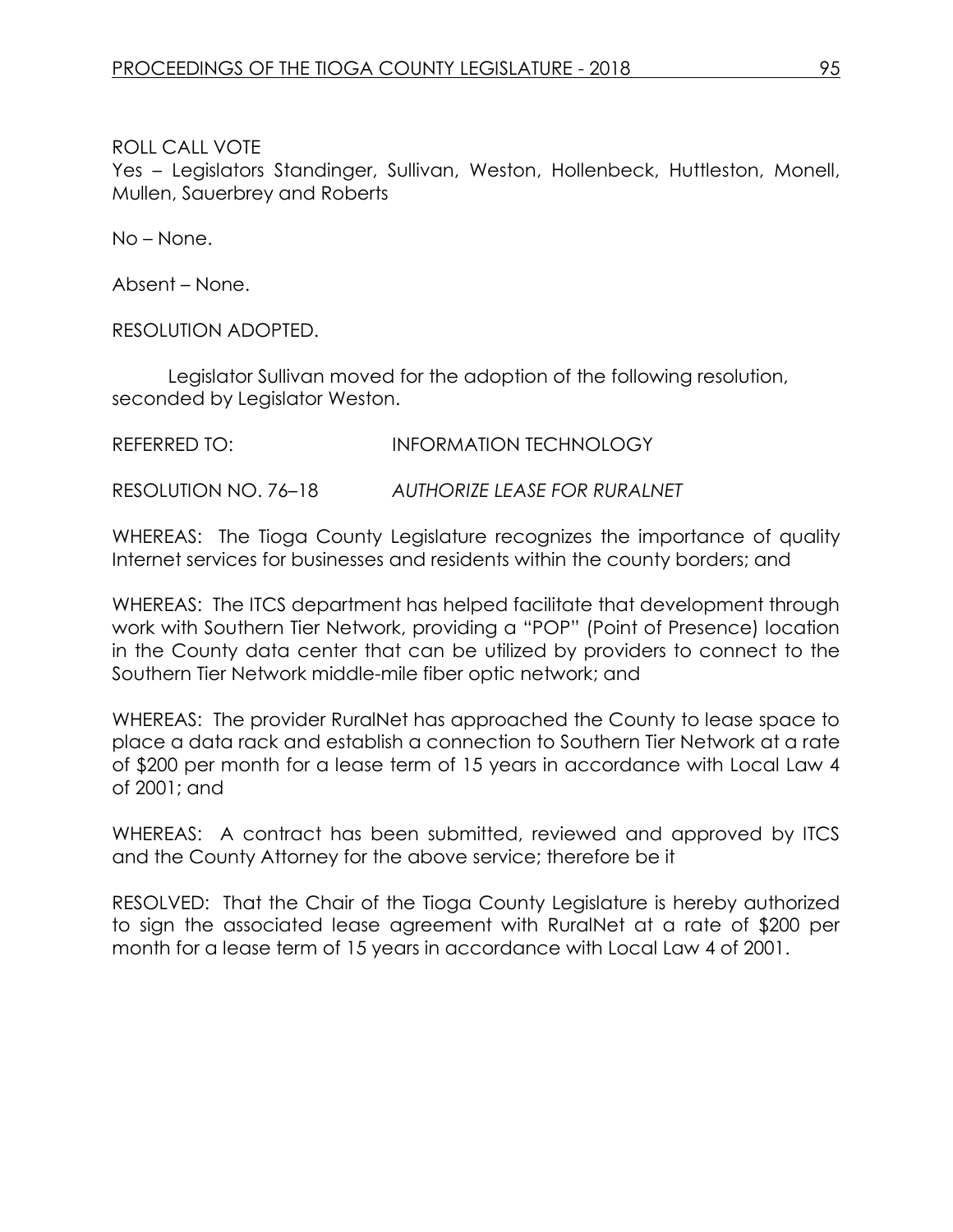Yes – Legislators Standinger, Sullivan, Weston, Hollenbeck, Huttleston, Monell, Mullen, Sauerbrey and Roberts

No – None.

Absent – None.

RESOLUTION ADOPTED.

Legislator Monell moved for the adoption of the following resolution, seconded by Legislator Mullen.

| REFERRED TO:         | <b>FINANCE COMMITTEE</b><br>PERSONNEL COMMITTEE                              |
|----------------------|------------------------------------------------------------------------------|
| RESOLUTION NO. 77-18 | SALARY ADJUSTMENTS FOR PUBLIC<br>DEFENDER'S OFFICE<br><b>PUBLIC DEFENDER</b> |

WHEREAS: Legislative approval is required to adjust the salary of non-union employees; and

WHEREAS: Per Resolution 44-18, Tioga County will receive grant funding from the New York State Office of Indigent Legal Services (ILS) which will be used to fund salaries in the Public Defender's office; therefore be it

RESOLVED: That the following 2018 non-union salaries shall be adjusted as follows and shall be effective retroactive to 01/01/2018:

Mari Townsend, Assistant Public Defender, from \$60,708 to \$66,208 annually;

Todd Miller, 1st Assistant Public Defender, from \$40,553 to \$42,553 annually;

Thomas Cline, 2nd Assistant Public Defender, from \$39,379 to \$41,379 annually;

Stacey Reynolds, Secretary to the Public Defender, from \$11.92/hour to \$12.49/hour;

and be it further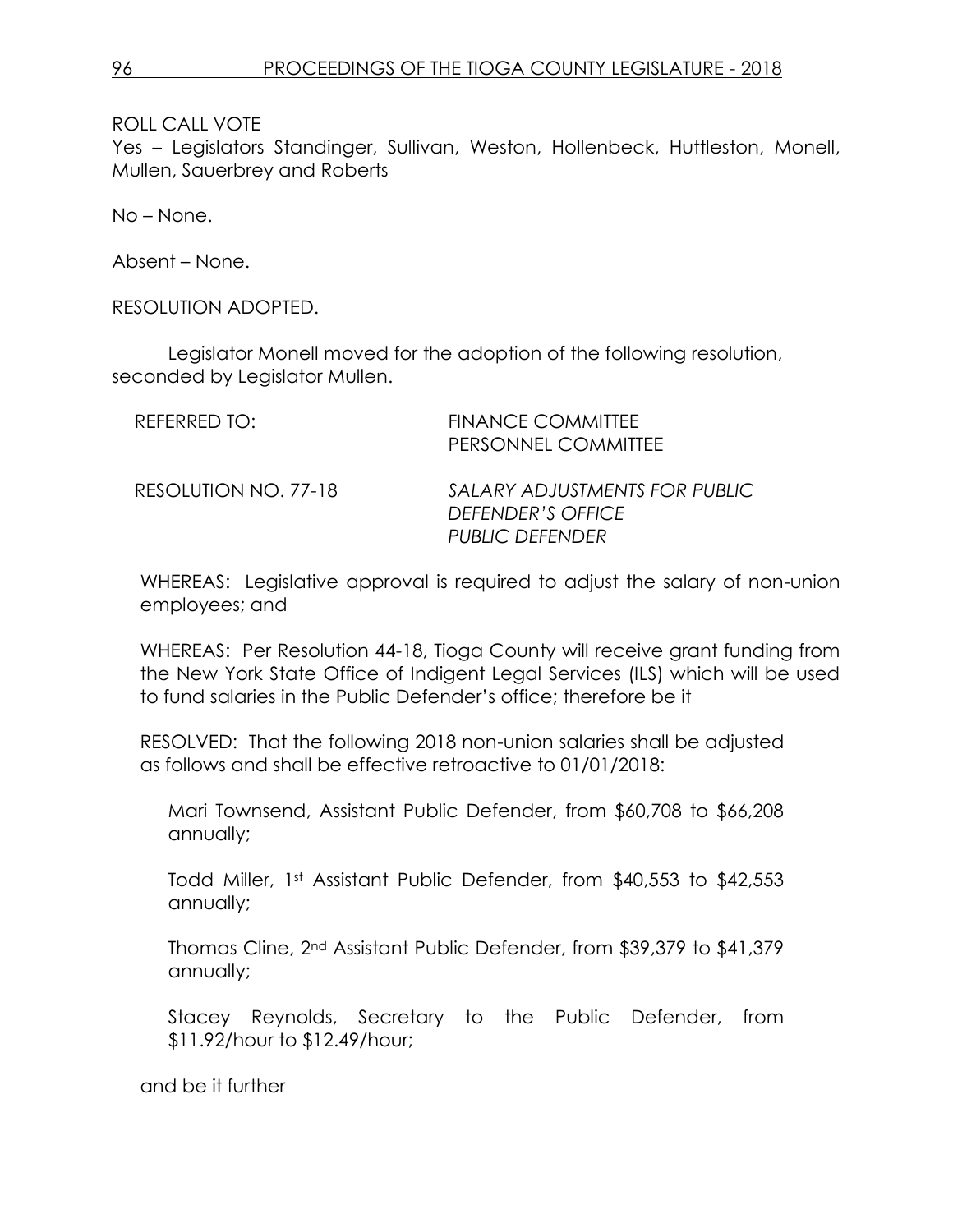RESOLVED: That with said salary adjustments, the Treasurer's Office shall be reimbursed by the ILS grant for only those fringe benefits which are associated with the salary increase.

ROLL CALL VOTE

Yes – Legislators Standinger, Weston, Hollenbeck, Huttleston, Monell, Mullen, Sauerbrey and Roberts

No – Legislator Sullivan.

Absent – None.

RESOLUTION ADOPTED.

Legislator Monell made a motion to have the following late-filed resolutions considered, seconded by Legislator Mullen and carried.

Legislator Sullivan moved for the adoption of the following resolution, seconded by Legislator Mullen.

REFERRED TO: ADMINISTRATIVE SERVICES COMMITTEE

RESOLUTION NO. 78–18 *MEMORIALIZING THE GOVERNOR AND NEW YORK STATE LEGISLATURE TO FULLY FUND EARLY VOTING OPERATIONS*

WHEREAS: Under State Law, counties in New York State manage, operate, and fund elections in New York State; and

WHEREAS: In his State of the State Address and Executive 2018-19 State Budget proposal, Governor Andrew M. Cuomo has proposed requiring every county to offer residents early voting opportunities through at least one early voting poll site during the 12 days leading up to Election Day; and

WHEREAS: The proposal will require counties to offer at least eight hours on weekdays and five hours on weekends to cast early ballots; and

WHEREAS: Counties must have one early voting poll site for every 50,000 residents, at a location determined by the bipartisan county Board of Elections and subject to standards of accessibility and convenience; and

WHEREAS: County Boards of Elections will designate at least five polling places in each county, geographically located so as to provide all voters in the county with an equal opportunity to cast a ballot; and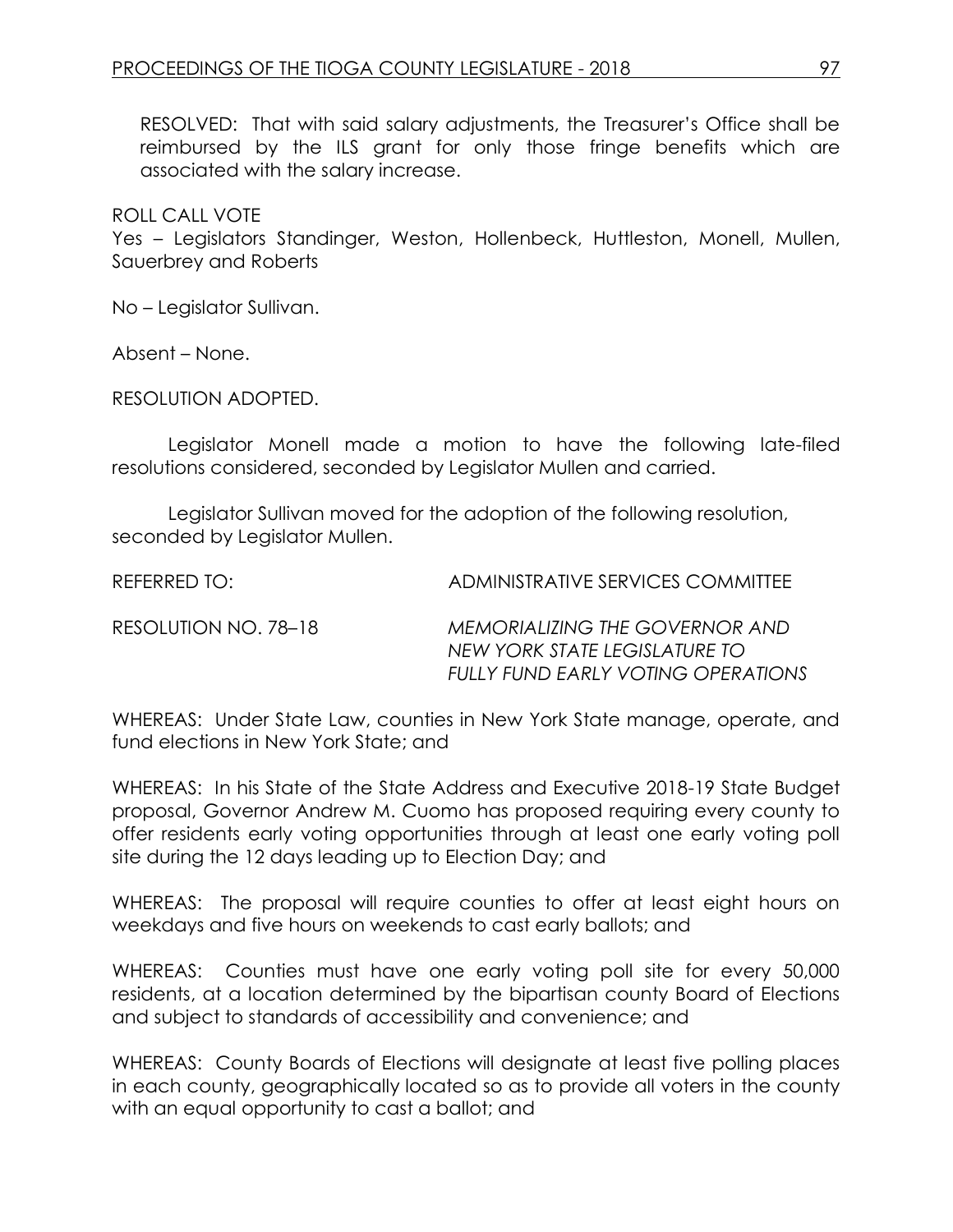WHEREAS: These proposals will significantly increase costs to county Boards of Elections for staffing and securing early voting locations, printing and counting additional ballots, and meeting other legal elections requirements associated with maintaining polling stations over an extended period of time (rather than one day); and

WHEREAS: Under New York State Law, counties have the authority to pass elections costs on to their municipal counterparts, which is done by more than half of counties; and

WHEREAS: The cost of early voting has been estimated at \$6.4 million per year; and

WHEREAS: The State-imposed property tax cap makes it difficult for local governments to absorb new costs of any kind; therefore be it

RESOLVED: That the Tioga County Legislature calls upon the State to fund all costs associated with early voting; and be it further

RESOLVED: That the State consider removing the early voting requirement unless they are able to provide full funding; and be it further

RESOLVED: That certified copies of this resolution be sent to Honorable Andrew M. Cuomo, Senator Fred Akshar, Assemblyman Christopher Friend, and New York State Association of Counties.

Legislator Standinger spoke. "I would like to address this early voting issue because it really is a cure to a nonexistent problem. We have absentee ballots available, which if the person cannot vote on the day of the election they have the option of an absentee ballot, so to put an added burden on the staff and the finances of the County to conduct early voting to cure a problem that does not exist does not make any sense to me. Unfortunately that is not the case with the individuals in Albany who came up with this idea."

### ROLL CALL VOTE

Yes – Legislators Standinger, Sullivan, Weston, Hollenbeck, Huttleston, Monell, Mullen, Sauerbrey and Roberts

No – None.

Absent – None.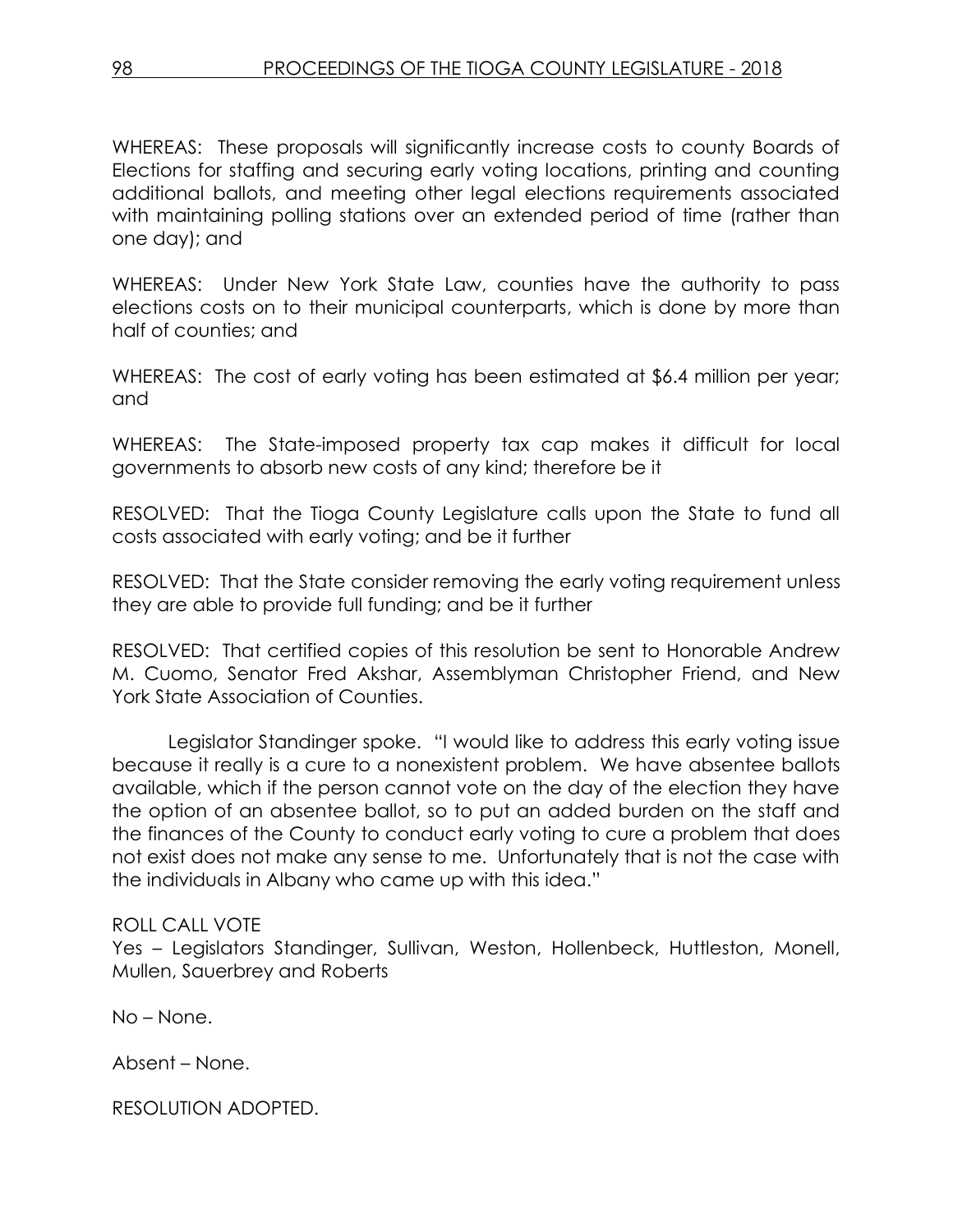Legislator Mullen moved for the adoption of the following resolution, seconded by Legislator Monell.

| REFERRED TO:         | <b>FINANCE/LEGAL COMMITTEE</b>                      |
|----------------------|-----------------------------------------------------|
| RESOLUTION NO. 79-18 | <b>AUTHORIZE REIMBURSEMENT TO</b><br>DARYL WILLIAMS |

WHEREAS: Daryl Williams was employed by the Tioga County Sheriff's Department before retiring in 2009; and

WHEREAS: Daryl Williams has made a claim that he has been underpaid for past due employee benefits through no fault of his own; and

WHEREAS: The Tioga County Legislature wishes to reimburse Daryl Williams for such underpaid benefits and adjust his claim through April 2018; therefore be it

RESOLVED: That the Tioga County Legislature authorizes payment to Daryl Williams in the amount of \$72,500, which shall be paid from the Liability Insurance Fund, Account No. CI120000 contingent upon entering into a settlement agreement with the County as approved by the County Attorney.

Legislator Mullen spoke. "I would just like to thank County Attorney Peter Dewind and Personnel Director Bethany O'Rourke for the monumental amount of hours and taking on this task and making what was a very unfortunate situation and making it right. Thank you Peter."

#### ROLL CALL VOTE

Yes - Legislators Standinger, Sullivan, Weston, Hollenbeck, Huttleston, Monell, Mullen, Sauerbrey and Roberts

No – None.

Absent – None.